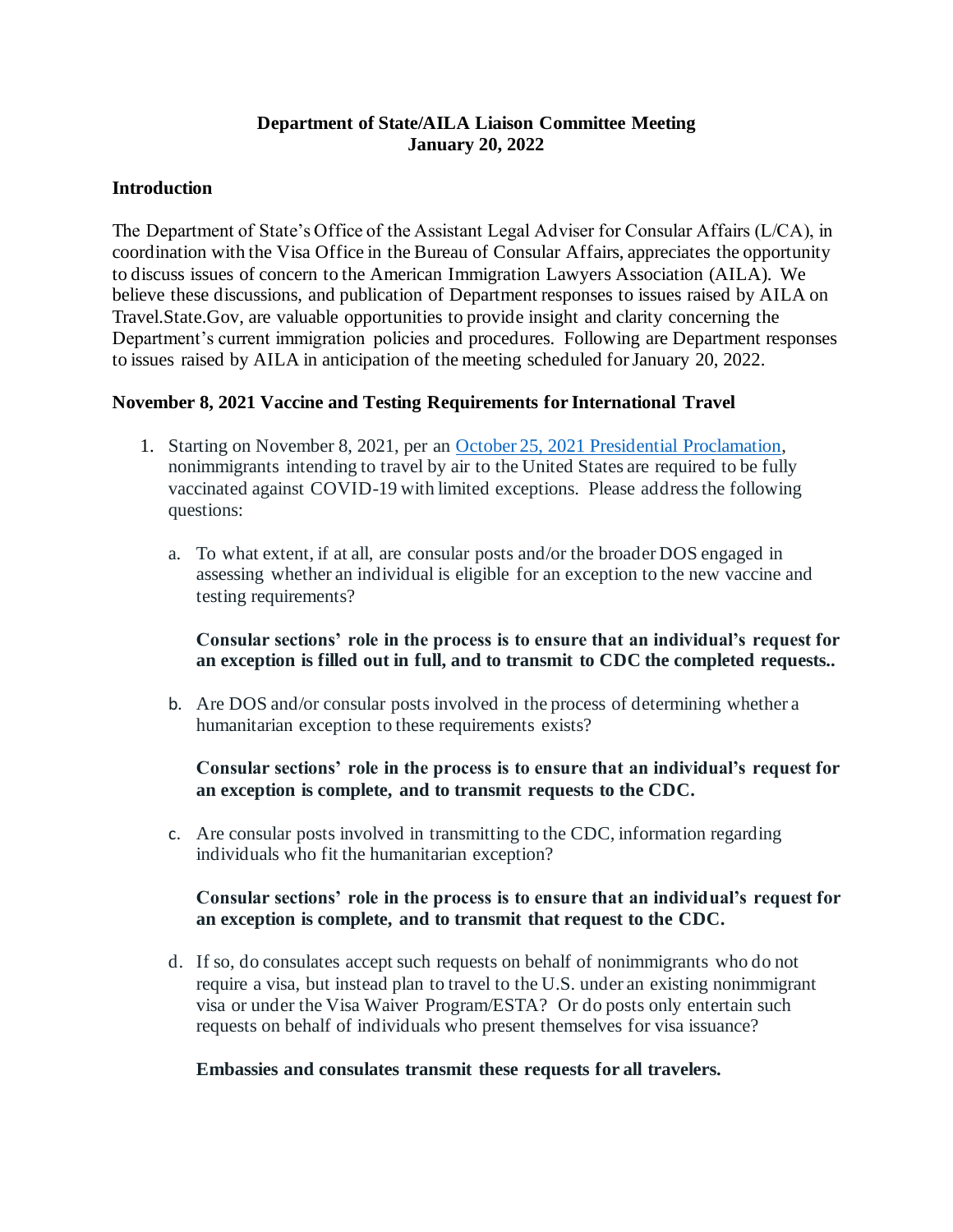e. If consular posts are involved in transmitting information in support of a humanitarian exception to CDC, what is the process, if any, for making such a request of a consular post outside the context of a visa interview?

## **Travelers should contact the consular section of the nearest embassy or consulate using the information provided on that embassy's or consulate's website.**

2. Are DOS and/or consular posts involved in the process of determining whether a nonimmigrant qualifies for an exception to the vaccination requirements because their travel would be in the national interest? Specifically, have the DOS and/or consular posts provided any nonimmigrants with "an official U.S. Government letter (paper or digital) documenting approval of the exception" as outlined in CDC's guidance?

## **Consular sections transmit to the traveler the CDC's approval or denial of an exception request.**

## **November 29, 2021 Regional COVID-19 Travel Ban**

3. Notwithstanding the administration's announcement that it would revert to science-based methods, including vaccines and testing, rather than regional COVID-19 travel bans, to control the spread of the virus, on November 26, 2021, prompted by concerns about the Omicron variant, President Biden issued Presidential Proclamation 10315 imposing a virtually identical COVID-19 travel ban on those who were physically present in Botswana, Eswatini, Lesotho, Malawi, Mozambique, Namibia, South Africa and Zimbabwe within 14 days of traveling to the U.S., commencing on November 29, 2021. Will national interest exceptions (NIEs) to the November 26, 2021 Presidential Proclamation be adjudicated consistent with the criteria the DOS applied to the recently rescinded COVID-19 travel bans? If not, please provide details on DOS's involvement in adjudicating NIEs under this proclamation and the criteria which will be employed in adjudicating NIEs thereto.

## **The President issued Proclamation 10329 on December 28, 2021, revoking Presidential Proclamation 10315.**

4. Prior to rescission of the COVID-19 health-related bans covering Brazil, China, Ireland, Iran, Schengen Area Europe, South Africa and the UK, the DOS issued guidance that NIEs granted under any of these geographic bans would (1) be valid for 12 months and that (2) such NIEs would remain valid for travel within 14 days from any one of the banned countries. The proclamations on which these NIEs were based have since been rescinded. Please confirm AILA's understanding that DOS does not consider NIEs issued within the last twelve months under these prior proclamations to remain valid as exceptions to the most recent travel ban which took effect on November 29<sup>th.</sup>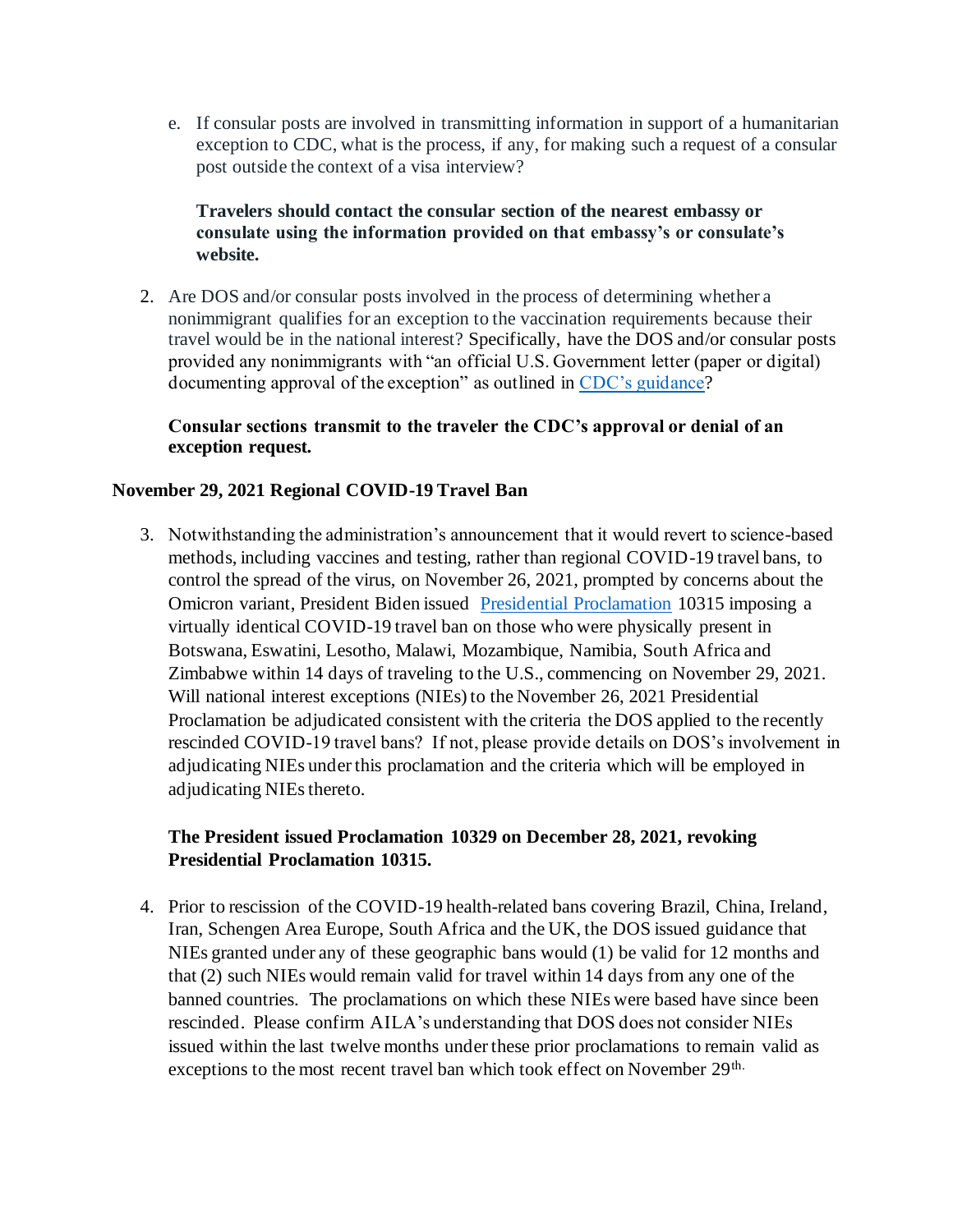**The President issued Proclamation 10329 on December 28, 2021, revoking Presidential Proclamation 10315 and the NIEs under the previous proclamations are no longer valid.**

5. Members report receiving cancellation notifications from various southern African consulates, which state, for example, "*The U.S. Consulates General in South Africa are conducting visa interviews and accepting interview waiver applications only for applicants who are not subject to the Proclamation."*As was decided in the *Kinsley v. Blinken* refusal to adjudicate visas for individuals from countries subject to regional travel restrictions violates INA 212(f). Given this, will CA provide guidance to consulates in impacted countries that they cannot cancel visa appointments solely due to Presidential Proclamation 10315 and promptly reschedule those visa appointments that were inappropriately cancelled?

# **The President issued Proclamation 10329 on December 28, 2021, revoking Presidential Proclamation 10315.**

# **Interplay Between Vaccine Requirements and November 29th COVID-19 Health-Related Ban**

- 6. At the time of this writing, citizens of Malawi, Mozambique and Namibia who possess nonimmigrant visas other than  $B-1/B-2$  visas are exempt from the November  $8<sup>th</sup>$  vaccine requirements under the exemption for citizens of countries with limited COVID-19 availability, per CDC guidance. However, Malawi, Mozambique and Namibia are among the eight countries subject to the November 29th COVID-19 health-related ban. Please address the following:
	- a. Please confirm  $\text{AILA}$ 's understanding that the November  $8^{\text{th}}$  vaccine requirements and the November 29<sup>th</sup> travel ban present independent requirements that citizens of Botswana, Eswatini, Lesotho, Malawi, Mozambique, Namibia, South Africa and Zimbabwe *may* be required to overcome in order to travel to the United States.

# **The President issued Proclamation 10329 on December 28, 2021, revoking Presidential Proclamation 10315.**

b. Please confirm AILA's understanding that the November  $29<sup>th</sup>$  COVID-19 health – related ban does not apply to citizens of Malawi, Mozambique and Namibia (as well as citizens of the other eight countries subject to the COVID-19 healthrelated ban) if they were not *physically present* in one of those eight countries within fourteen days of their travel to the U.S.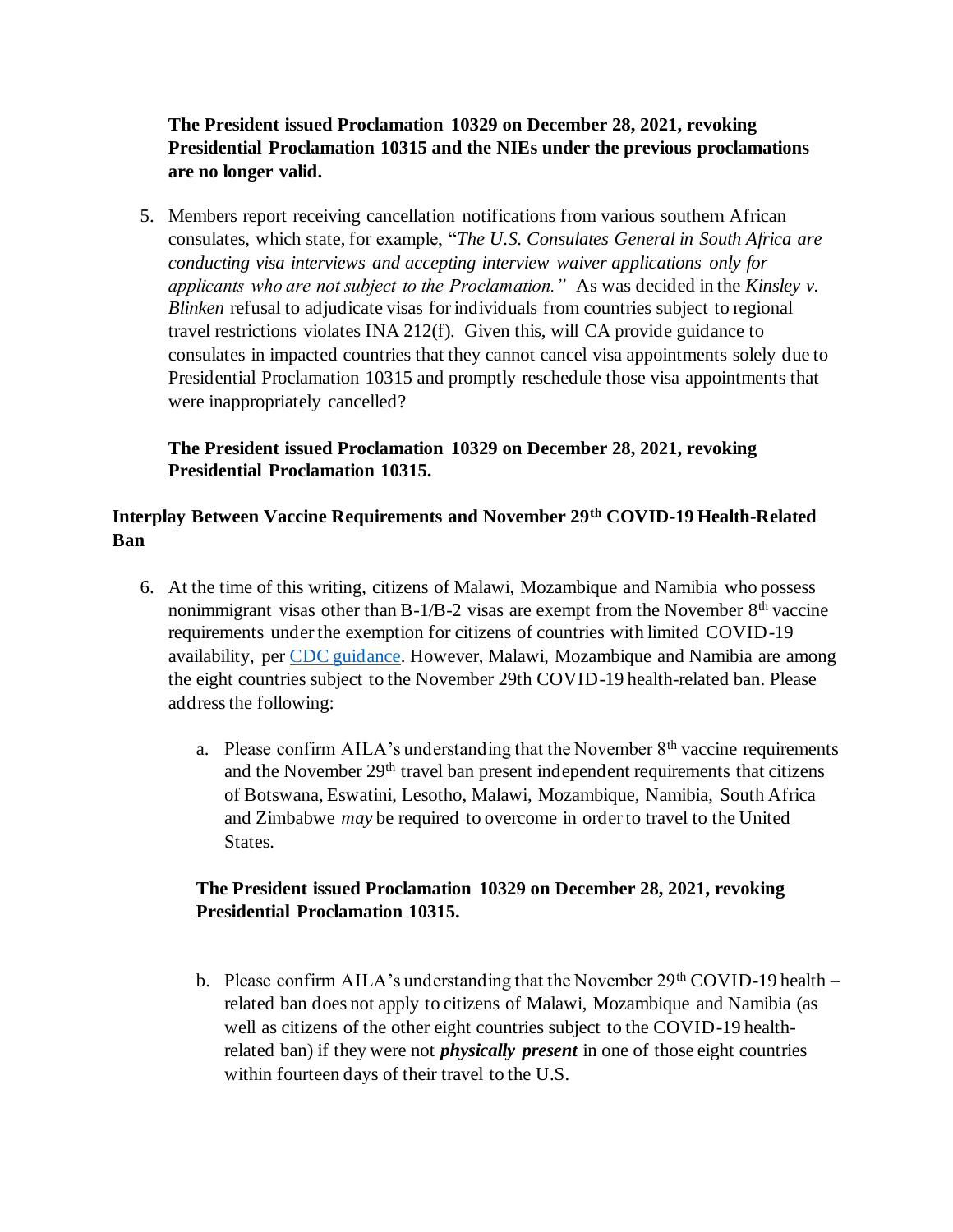# **The President issued Proclamation 10329 on December 28, 2021, revoking Presidential Proclamation 10315.**

## **Consular Processing Backlogs and Operations**

- 7. For over 18 months, the global pandemic severely curtailed consulates' ability to process immigrant and nonimmigrant visa applications. Although many regional travel bans are rescinded and the vaccinated population is increasing, consulates continue to experience extensive backlogs and it takes several months to obtain routine visa appointments. In an apparent attempt to address the delays in delivery of consular services, Secretary Blinken, in his remarks before the House Foreign Affairs Committee on June 7, 2021, noted that the Department planned on recruiting 500 new foreign and civil service officers and had allocated \$320 million of its budget for consular services.
	- a. Is DOS able to share its plans to recruit and utilize these additional human and financial resources to address the availability of IV and NIV appointments worldwide?

**With regard to FSO generalists, the Department is planning to hire above attrition in FY 2022. The majority of these generalists will be assigned to a consular position after initial training. Additionally, the Department continues to recruit Limited Non-career Appointment (LNA) Consular Professionals. With very limited LNA hiring in FY 2020 and a pause on LNA hiring in FY 2021 due to CA's budgetary constraints, CA plans to hire more than 60 LNAs in FY 2022.**

b. What is the timetable for increasing staffing at consulates and training new officers and cross-training existing officers to help alleviate the backlog?

**CA is working with State's office of Global Talent Management to ramp up hiring in FY 2022, but many posts will not see these new officers until the second half of FY 2022 or FY 2023, particularly for officers assigned to positions requiring language training. Increased hiring will not have an immediate effect on reducing current visa wait times. Because local pandemic restrictions continue to impact a significant number of our overseas posts, extra staff alone is not sufficient to combat wait times for interviews.** 

8. Can Consular Affairs please advise regarding efforts to resume routine consular services? Has the rescission of several of the COVID health-related travel bans enabled impacted posts in achieving or approximating routine visa processing?

**Consular sections abroad must exercise prudence given COVID's continuing unpredictability. The emergence of the Omicron variant has prompted countries to reevaluate plans to relax travel bans, thereby leading consular sections abroad to recalibrate plans to resume services. Some posts have already fully resumed routine**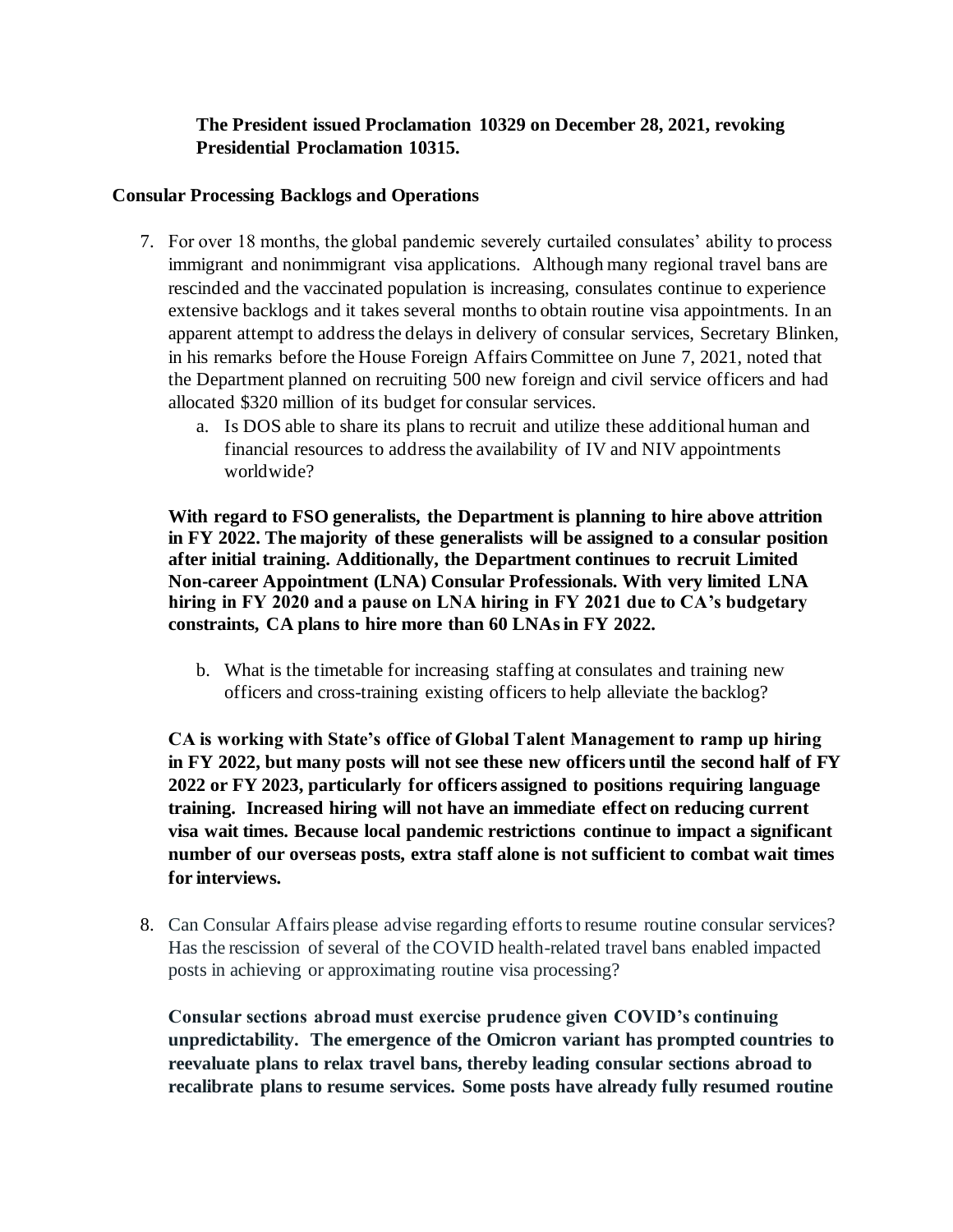**services. Others, in an abundance of caution and out of concern for the health of both consular staff and clientele, are slowly reintroducing some routine services.** 

9. Throughout the pandemic, AILA observed that consular posts were dealing with staffing shortages and local COVID restrictions while simultaneously being provided with a host of priorities to execute. When resources are scarce and there are more priorities than there are resources to execute them, then nothing can effectively be prioritized. On November 19, 2021, DOS rescinded the priority scheme that was implemented in November 2020, providing posts with broad discretion to prioritize visa appointments. Can Consular Affairs please comment on the rationale behind its decision to rescind its prioritization scheme? Has the resumption of local post discretion in prioritizing visa interviews assisted posts in clearing out their backlogs?

**The COVID-19 pandemic significantly limited visa operations starting with the suspension of routine visa services on March 20, 2020. As some routine visa services began to resume in July 2020, the Bureau issued prioritization guidance, giving preference to U.S. citizen services, immigrant visas, students, and other key travelers. Many Embassies and Consulates have been able to do a tremendous amount of work during this period, while still adhering to the prioritization guidance and keeping our staffing and consular customers safe. In November 2021, the Department lifted the prioritization framework allowing posts to expand routine visa services and to balance consular services based on local conditions, resources, and priorities. We recognize many posts still have COVID-related occupancy restrictions on space and significant staffing challenges. However, as global travel recovers and resources begin to increase, posts should begin to rebalance workload across consular services to respond to the demand of the rebounding travel sector using all tools and resources available to maximize processing efficiencies.**

10. One potential result of post control over visa interview prioritization is that certain visa classifications might be deprived of appointments for lengthy periods of time. To the extent this might occur, what, if anything, can these constituencies do to alert the post and or Consular Affairs to an urgent need for an appointment?

**If an applicant has an unforeseen emergency travel need (such as travel for urgent medical care, to attend a funeral, or another urgent humanitarian concern), they may qualify for an expedited appointment, depending on availability, at an embassy or consulate. To request an emergency or expedited appointment for a nonimmigrant visa, applicants must first submit the online visa application form (DS-160), pay the application fee, and schedule the first available interview appointment, and then follow instructions to request an emergency appointment. More information, including specific contact information, is available on the individual embassy or consulate's website. The discretion to approve or deny an emergency appointment request lies with the individual embassy or consulate, and it is important that applicants fully describe how they meet the emergency appointment criteria listed.**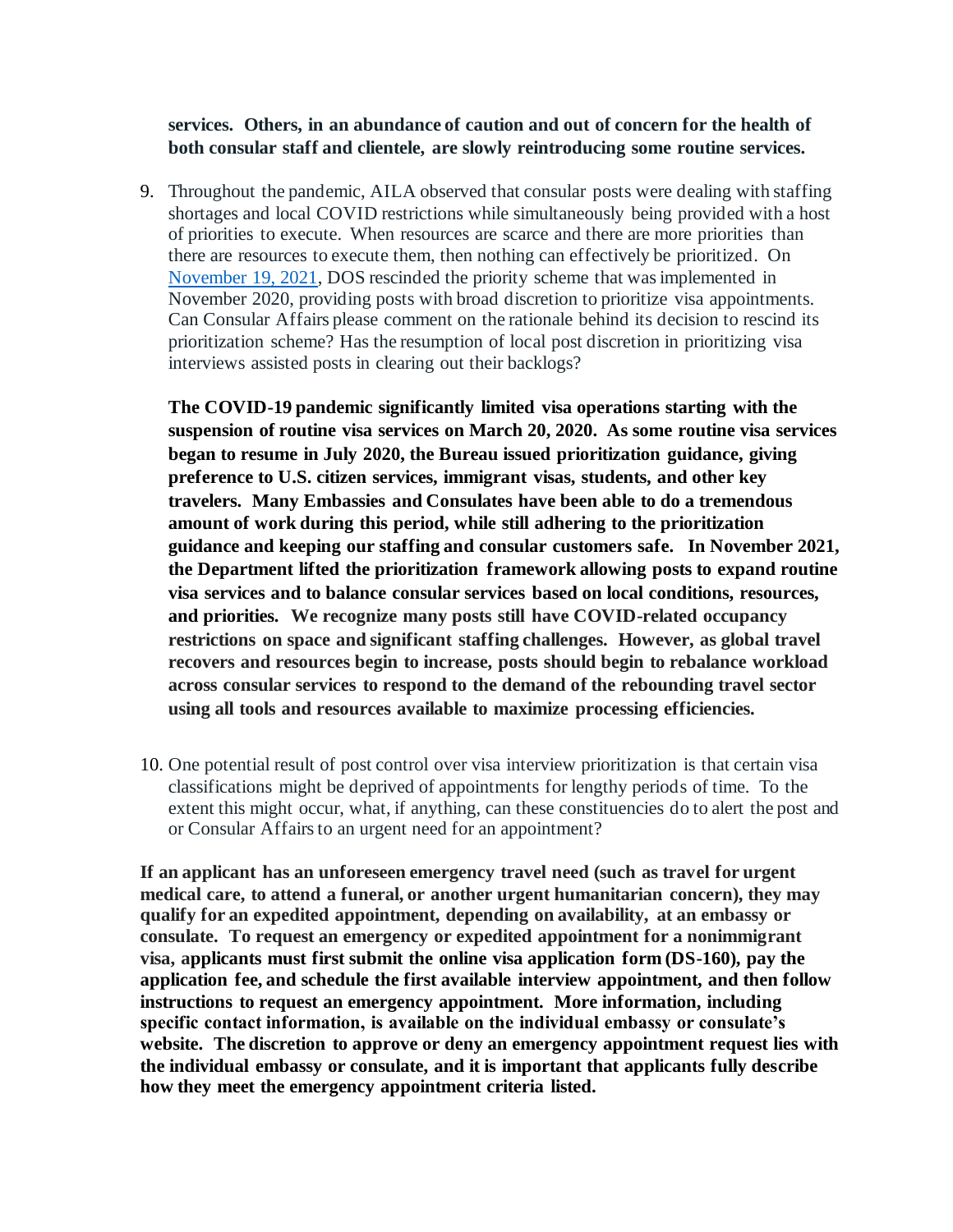11. AILA members report that the "Visa Wait Times" page does not appear to reflect what they are seeing on the ground. Can CA please comment as to how frequently the Visa Wait Times are updated and whether that process requires each post to update its own information?

**Nonimmigrant visas appointment availability is subject to local conditions and resources. The NIV wait time tool on travel.state.gov is available at https://travel.state.gov/content/travel/en/us-visas.html. Individual embassies and consulates are required to directly update information about their visa wait times. The visa appointment wait time feature of this website is updated on a weekly basis. Applicants are encouraged to regularly review the visa wait time tool on travel.state.gov to ensure they are viewing the most up to date information.** 

- 12. In a policy brief entitled, *Reopening America - How DOS Can Reduce Delays and Eliminate Backlogs and Inefficiencies to Create a Welcoming America*, and in a subsequent meeting with White House staff, AILA raised a number of common sense proposals to address the backlog. In light of the Bureau of Consular Affairs' November 19 announcement that it would "focus on reducing wait times for all consular services at our embassies and consulates overseas,", is DOS considering implementing any of the following temporary measures
	- a. Expanding interview waivers to include certain first-time interviews (in low fraud risk situations and where biometrics could be captured by a separate facility)
	- b. Encouraging posts to implement a process to reauthorize nonimmigrant visa renewals applications by drop box within 48 months of visa expiration
	- c. Expanding the use of video interviews.
	- d. Reinstituting stateside visa processing while relying on existing USCIS resources and infrastructure to capture biometrics
	- e. Temporarily introducing automatic 24-month visa renewals for visas that have expired during the pandemic and meet certain low risk criteria (such as those questions asked for interview waiver or ESTA eligibility), or where there is an existing approved USCIS petition.

**To facilitate international travel, including nonimmigrant work and student travel, the Department authorized consular officers to waive the in-person interview for certain individual petition-based H-1, H-3, H-4, L, O, P, and Q visa applicants on a case-by-case basis, at the consular officer's discretion, subject to certain statutory limitations on the authority to waive interviews. The Department also extended consular officers' discretionary authority, on a case-by-case basis, to waive the in-person interview for certain H-2, F, M, and academic J visa applicants and applicants renewing any visa within 48 months of expiration of a visa in the same category. The Bureau of Consular Affairs also is considering other measures in consultation with the Office of the Legal Adviser.**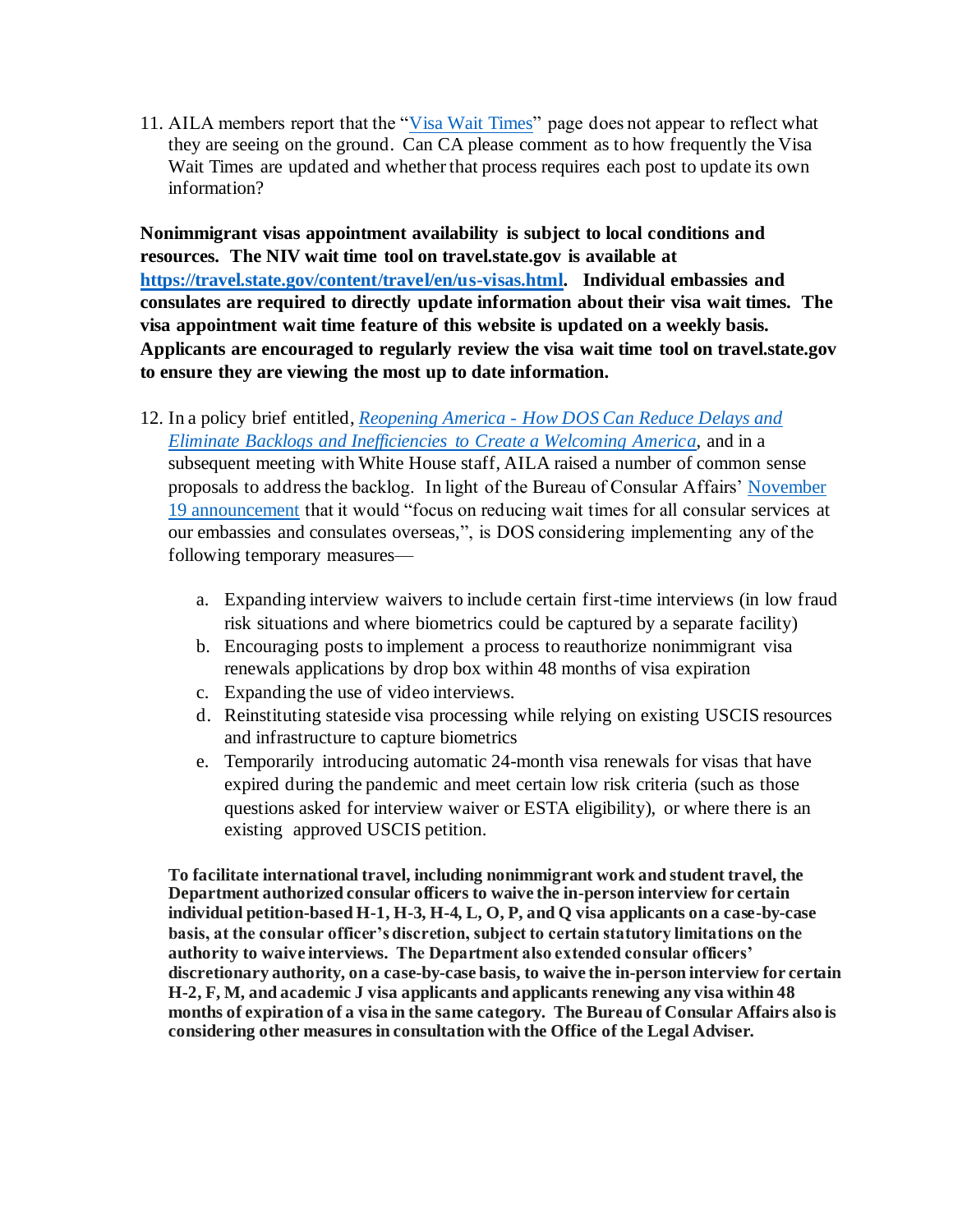#### **Interview waiver program**

13. AILA recognizes that consular officers are facing challenges with competing priorities and insufficient staff to handle all of the demands adequately. AILA applauds DOS's expansion of the NIV waiver authority, to allow consular officers to waive the in-person interview requirement for NIV applicants in the same classification whose NIV expired within 48 months. The current policy is set to expire on December 31, 2021. Is DOS considering further extending this expansion to assist with reducing backlogs and to protect applicants and consular staff from COVID-19?

**The Department extended consular officers' discretionary authority, on a case-bycase basis, to waive the in-person interview for applicants renewing any visa within 48 months of expiration of a visa in the same category.** 

14. If yes, the extent to which this authority is currently being implemented, if at all, in terms of the accepted visa expiration period (12 vs. 48 months) and the types of NIVs that are eligible, has been inconsistently adopted by posts. For example, London will only allow interview waiver option for J, O and P visa holders whose visas in the same classification expired within the last 12 months. In addition, posts such as Monterrey (Mexico), Paris, and Sao Paolo are not providing the interview waiver as an option at all for visa renewal applicants. Taking into account local post autonomy, alongside the imperative of eliminating backlogs, is DOS rethinking how to provide resources and guidance to facilitate posts' ability to consistently execute backlog reduction efforts such as the highly efficient interview waiver program?

**Consular officers may require an in-person interview for any visa applicant potentially covered by an existing interview waiver, based on local circumstances, the applicant's individual circumstances, or any other factor the officer believes may be relevant to visa eligibility. This reflects the Department's view that consular officers in the field are most familiar with relevant local factors, such as fraud trends. For similar reasons, posts may opt to interview all applicants of a particular visa class or classes. Accordingly, the Visa Office anticipates that the percentage of visa applicants requiring an in-person interview will vary by post, depending on relevant circumstances in the country.** 

#### **Recognition of Charlie Oppenheim**

15. AILA would like to acknowledge Charlie Oppenheim's longstanding service to DOS as Chief of the Immigrant Visa Control and Reporting Division. Under Charlie's leadership, DOS modernized and automated the visa controls process. Charlie further served as an active ambassador of DOS, enthusiastically sharing his knowledge of the visa control process and visa bulletin predictions with the public and with AILA members for over six years through the "Check-in With Charlie column." Charlie's December 3, 2021, retirement leaves an important vacancy at DOS during a unique time in the history of numerical controls. Can DOS please confirm its timeline within which it intends to fill this important vacancy? Can DOS confirm how Charlie's responsibilities will be filled in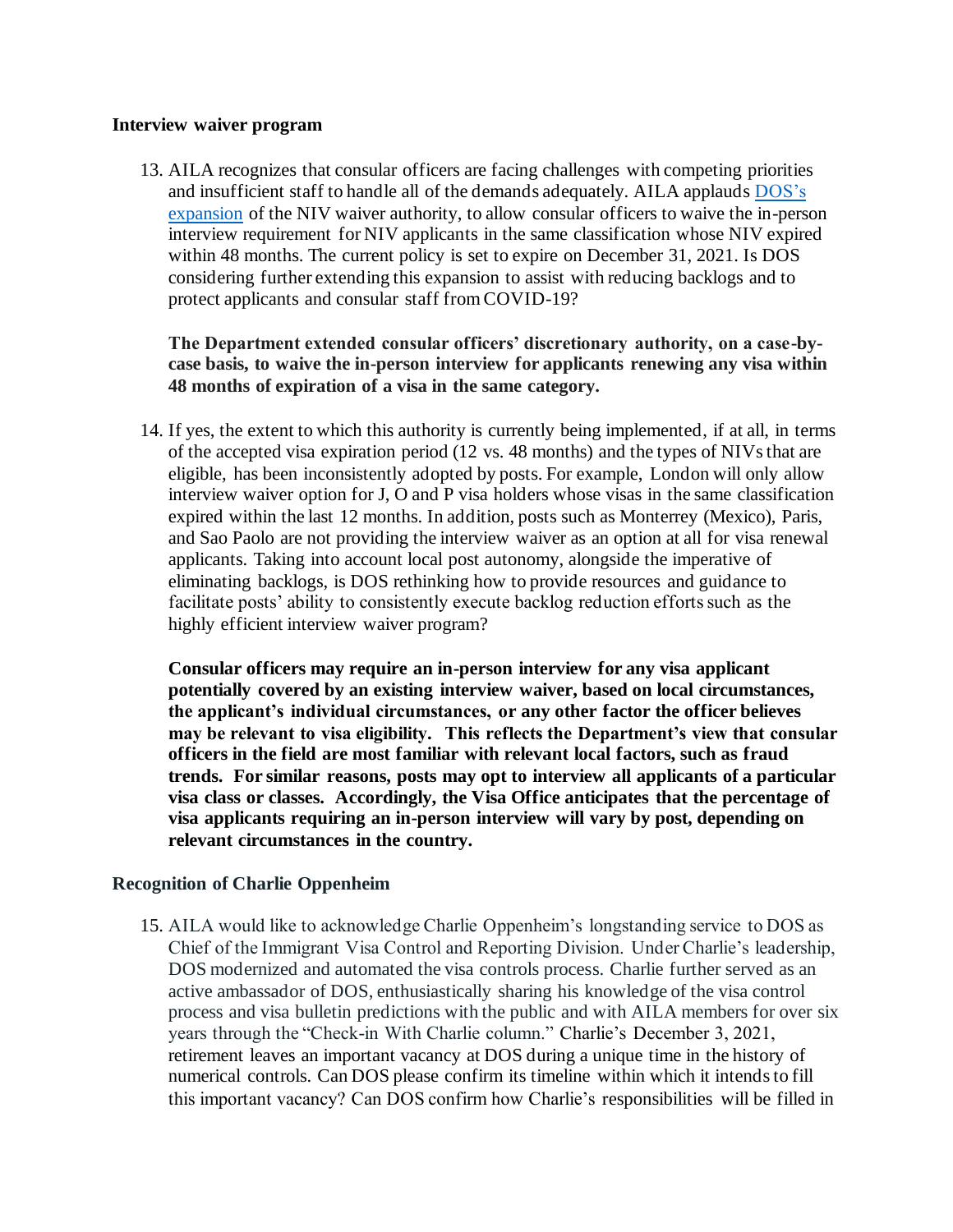the interim between Charlie's retirement and a successor assuming this role?

## **The Visa Office cannot comment on HR processes. An acting chief is in place until the hiring process is completed.**

16. During the November Visa Bulletin Chats with Charlie segment, DOS announced that it would use its YouTube channel for future engagements relating to the Visa Bulletin as well as other topics. Can DOS please elaborate on its plans in this regard?

# **The Bureau of Consular Affairs will continue to engage with the public through its TravelGov social media platforms and is considering our way forward.**

17. Beyond issuance of the Visa Bulletin itself, what plans does DOS currently have to communicate to the public regarding the numerical controls process and to preview potential upcoming advancements and retrogressions in the Final Action Dates?

# **The Bureau is constantly evaluating the most effective ways to communicate with the public.**

#### **E Visas**

18. AILA is happy to see that consular adjudications of NIVs are increasing at many posts. Notwithstanding this progress, there are reports of a sharp decline in E visa processing and that some posts have completely stopped processing any E visas, including Ankara, Bogota, and Bridgetown. In fact, it has been over a year since Bogota has adjudicated an E application. E-1 and E-2s are important for U.S. economic growth and their issuance is also important in terms of the U.S.'s relationship with treaty countries. Can DOS please confirm why several posts have completely ceased adjudicating E visas and what the plan is to increase E visa processing?

**During the pandemic, the Visa Office disseminated guidance to embassies/consulates to process certain urgent categories of nonimmigrant visa applicants, even while suspending routine operations. Although the E visa class is important to U.S. economic growth, our focus at that time was on diplomats/officials, cases with extreme humanitarian circumstances, medical professionals, and visa classes associated with food production and the supply chain. Concentrating on these priorities sometimes made it difficult for posts to process cases such as E1/E2 visas. As posts resume routine services, many posts are now able to process E visa applicants, although how soon an applicant is able to schedule an appointment will vary from post to post.** 

19. Does CA suggest any improvements that AILA members can make in how they present E visa applications to help facilitate adjudication and reduce burdens on consular officers?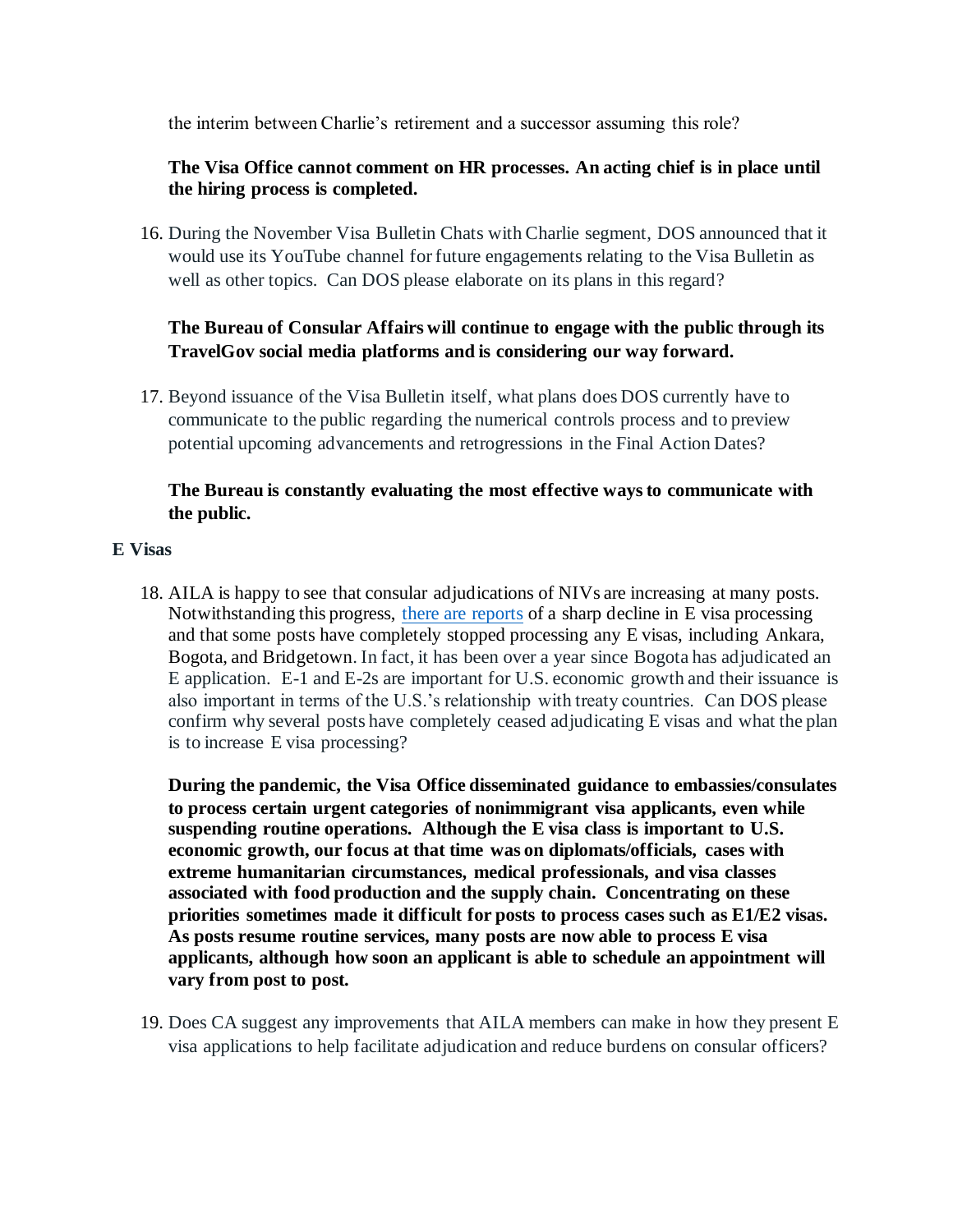**While E visa applications represent a small percentage of all visa applications adjudicated by officers, they are more complex than most other nonimmigrant visa classes. Each post has the discretion to increase the proportion of E visa applications it adjudicates, as it deems most appropriate based on demand, capacity, and any other relevant factors. E visa applicants, therefore, are advised to thoroughly review information on website of the embassy or consulate at which they will apply.** 

20. The Travel.state.gov page for "Treaty Trader & Investor Visas" states the following for Trade for Treaty Trader and Treaty Investor purposes" – Examples:

*These are some examples of types of enterprises that constitute trade under E visa provisions.*

- *international banking*
- *insurance*
- *transportation*
- *tourism*
- *communications*

AILA is concerned that this guidance seems to conflate the Treaty Trader and Treaty Investor categories and may confuse our members and the public. The Treaty Trader and Treaty Investor categories have distinct requirements. For example, trade is not a requirement for Treaty Investor purposes. Would DOS be willing to review and possibly clarify this language?

## **This page has been updated to reflect that the examples provided are illustrative and not exhaustive and that they are also examples of industries in which "trade" may occur.**

21. Thank you for restoring the reminder to Consular Officers at 9 FAM 402.9-2 to adjudicate E visa cases in the spirit of enhancing or facilitating economic and commercial interaction between the United States and the treaty country. This August 2021 reminder has particular importance in light of the July 2019 Government Accountability Office report, "*Nonimmigrant Investors: Action Needed to Improve E-2 Visa Adjudication and Fraud Coordination.*" Among the GAO's findings were that over 70% of officers interviewed stated that that "E-2 visas are among the most difficult nonimmigrant visas to adjudicate"(page 24). Consular officers at 10 of 14 posts indicated that it is "challenging" to determine substantiality of capital investment amounts (page 36). Consular officers also found it "particularly difficult" to determine if a business is real and operating (page 36). The GAO called for additional E-2 training and resources to achieve the level of competency expected from key roles pursuant to the *Standards for Internal Control in the Federal Government* (pages 39-40). In response to the report, on page 84, DOS wrote that it agrees with the need to provide more training for E-2 adjudications and will work to ensure staff have the training and resources available.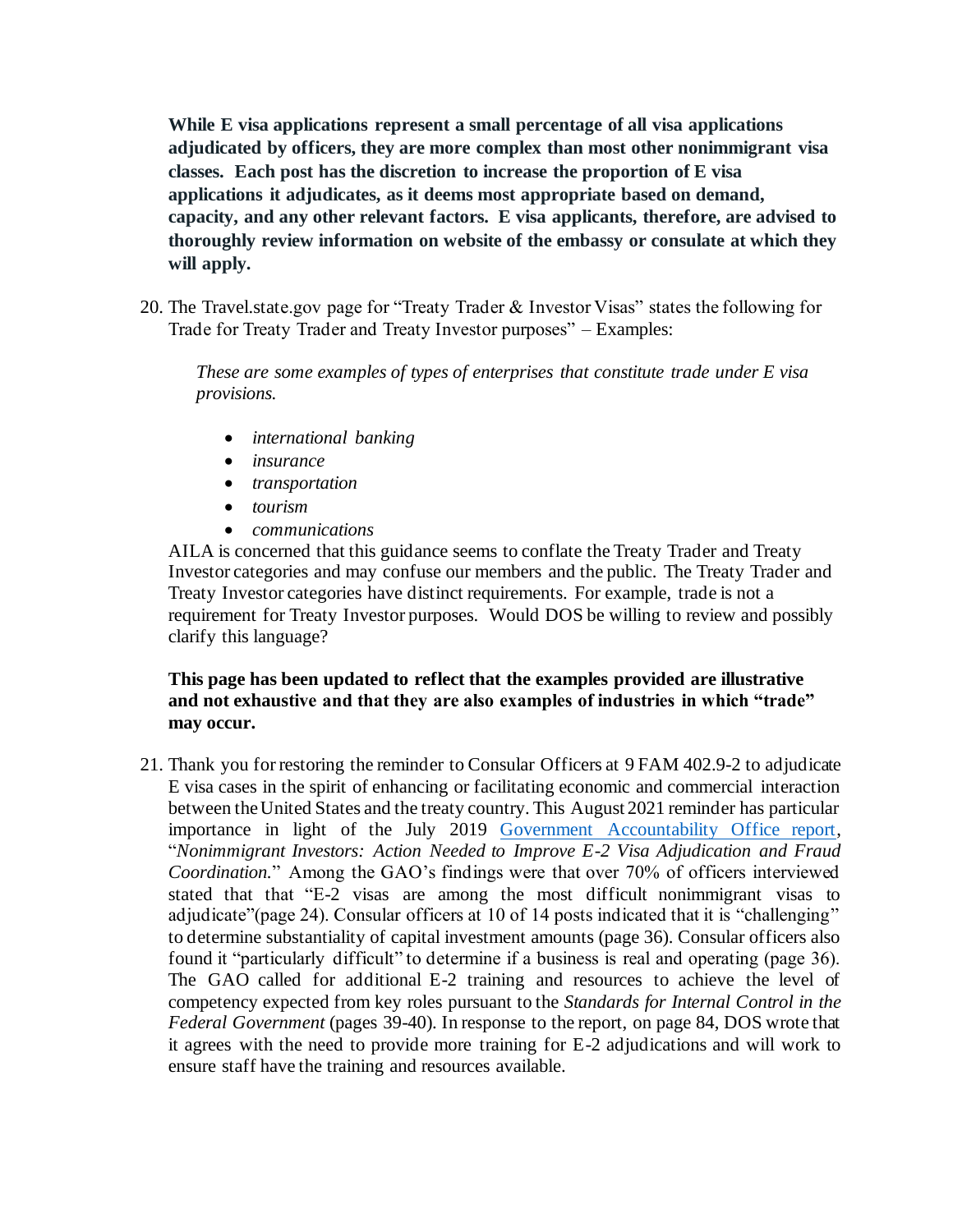a. Above and beyond the reminder about the spirit of E visa adjudications, are additional E-2 training sessions and material resources (subject matter trainers and reference literature) being provided to achieve expected levels of efficiency?

**The Visa Office has created additional training that has been embedded in a course entitled "Visa Issues for Mid-Level Officers." The Foreign Service Institute (FSI) included this as an elective option inside of the course - as not all posts process E visas and it may not be beneficial to everyone taking the course.** 

b. Would DOS consider, as a possible method for achieving consistency and efficiency, creating a centralized adjudication team of subject matter experts (in D.C. or at a regional level) who can review the substantive sections of E-2 cases pending in multiple jurisdictions, thus relieving local Consular Officers from much of the time-consuming and labor-intensive research, study and analysis connected with individual cases?

## **We recognize the particular challenges associated with the adjudication of E-2 cases and are always interested in ideas for improving the support we provide consular officers, so we appreciate your suggestion.**

#### **China**

22. Can Consular Affairs please advise as to how its visa processing capacity at posts in China compares to what it was in 2019? Specifically, have the Chinese government restrictions on personnel been alleviated? At what percentage capacity is IV processing in Guangzhou now relative to what it was at the end of 2019?

**Mission China continues to confront COVID-related restrictions that have affected visa processing capacity. The Department is working to return Mission China posts to pre-COVID staffing levels by the end of FY 2023. Staffing at the Consulate General in Guangzhou is now near pre-pandemic levels, which has contributed to a reduction in pent-up demand for IV appointments from over 23,000 in January 2021 to less than 2,500 in December.** 

#### **Afghan Issues**

#### *Third Country National Processing*

23. AILA understands that the Administration is undertaking efforts to coordinate interagency support for vulnerable Afghans, and especially those that worked with U.S. special forces. Given the termination of U.S. operations in Kabul and dire humanitarian circumstances faced by this population, AILA members have questions regarding processing and issuance of visas and boarding foils for Afghan applicants. Identification of third country processing posts has proven challenging for a variety of reasons. According to recent stakeholder meetings, AILA understands that DOS is developing a plan to allow for overseas processing of Afghan evacuees in third countries.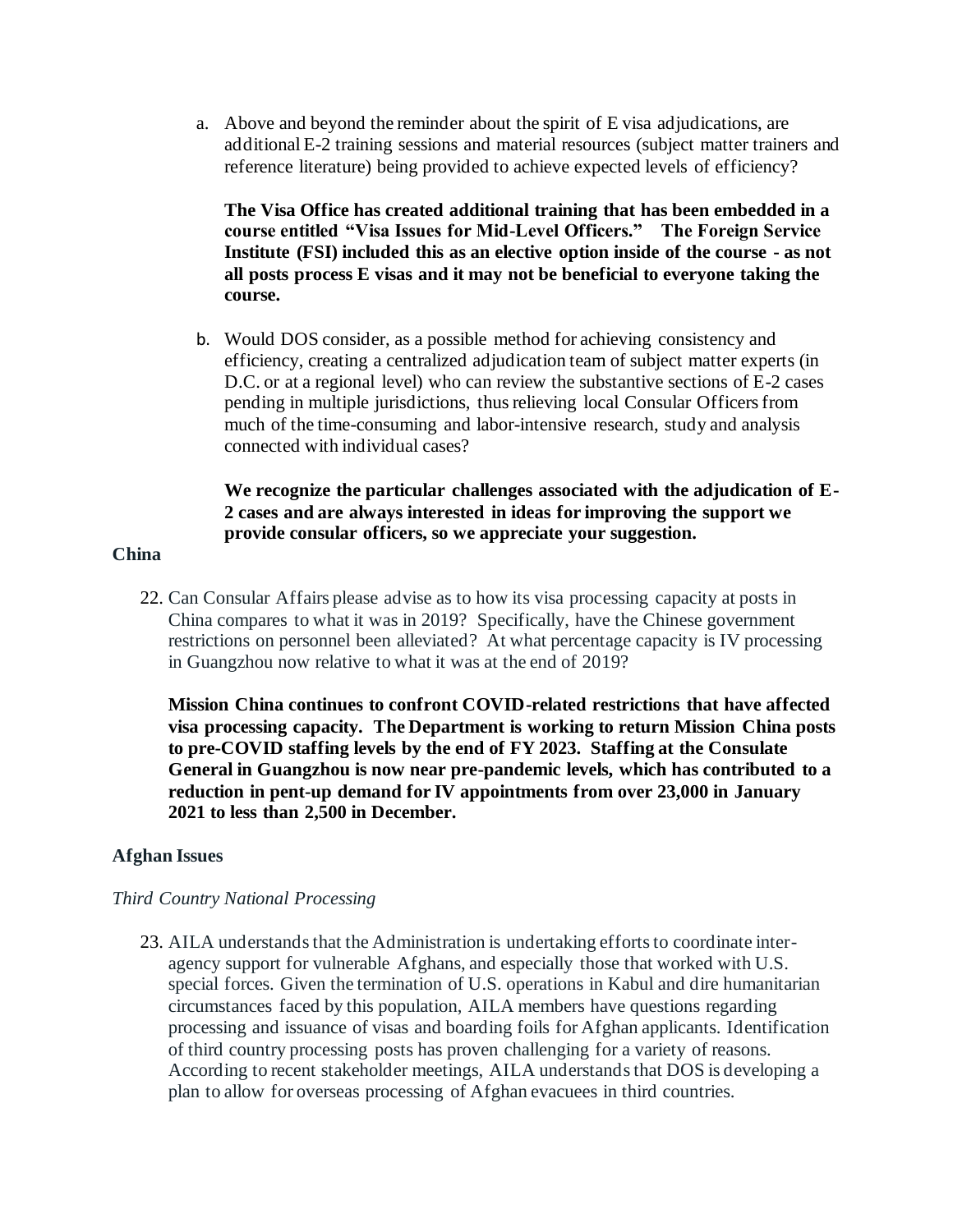- a. Please provide any information regarding the current status of that plan, including which posts will adjudicate the following applications:
	- i. SIVs
	- ii. Humanitarian Parole
	- iii. Immigrant Visas
	- iv. Nonimmigrant Visas
	- v. P Referrals

**Following the suspension of operations at Embassy Kabul on August 30, 2021, we are unable to provide consular services in Afghanistan for nonimmigrant visa applicants and immigrant visa applicants, including applicants for Special Immigrant Visas. Subject to local COVID-19 restrictions on processing applications for those not resident in their consular district, we have encouraged posts to open their appointment schedules in a manner as balanced and equitable as possible to applicants present in their consular districts that are not residents or nationals of the country, with resident-like status given to residents of a country in which there is no visa processing post.**

**Additionally, we continue to process SIV applications at every stage of the SIV process, including by transferring cases to other U.S. Embassies and Consulates around the world where applicants are able to appear. We recognize that it is currently extremely difficult for Afghans to obtain a visa to a third country or find a way to enter a third country. We are developing processing alternatives so that we can continue to deliver these important consular services for the people of Afghanistan who qualify for these benefits. Developing such processing alternatives will take time and will depend on cooperation from third countries, as well as the Taliban.** 

**Consular posts do not adjudicate humanitarian parole or P referral cases (see following questions for consular sections' limited role in these processes).** 

- 24. As Afghans fled Afghanistan under desperate situations, many were dispersed in various countries around the world without much prior planning. This has led to confusion and inconsistent responses from consulates as to whether they may be eligible to apply for a U.S. visa or boarding foil from the third country. For example, an AILA attorney recently shared an email from the post in Islamabad noting that they would be unwilling to accept an IV transfer case from Kabul. They noted "we have not been designated a processing post for IVs for Afghans and not accepting transfer cases." Later, the post changed its position and was willing to transfer the case to Islamabad, but out of "fairness" to other IV applicants would not expedite the request.
	- b. Would DOS consider creating a policy allowing Afghan applicants to apply for SIVs in whatever country where they are located? A more generalized policy would help to cut down on confusion and could potentially save lives.

**SIV applicants may apply for their visa at any immigrant visa processing embassy or consulate to which they are able to travel. We have provided guidance to all posts**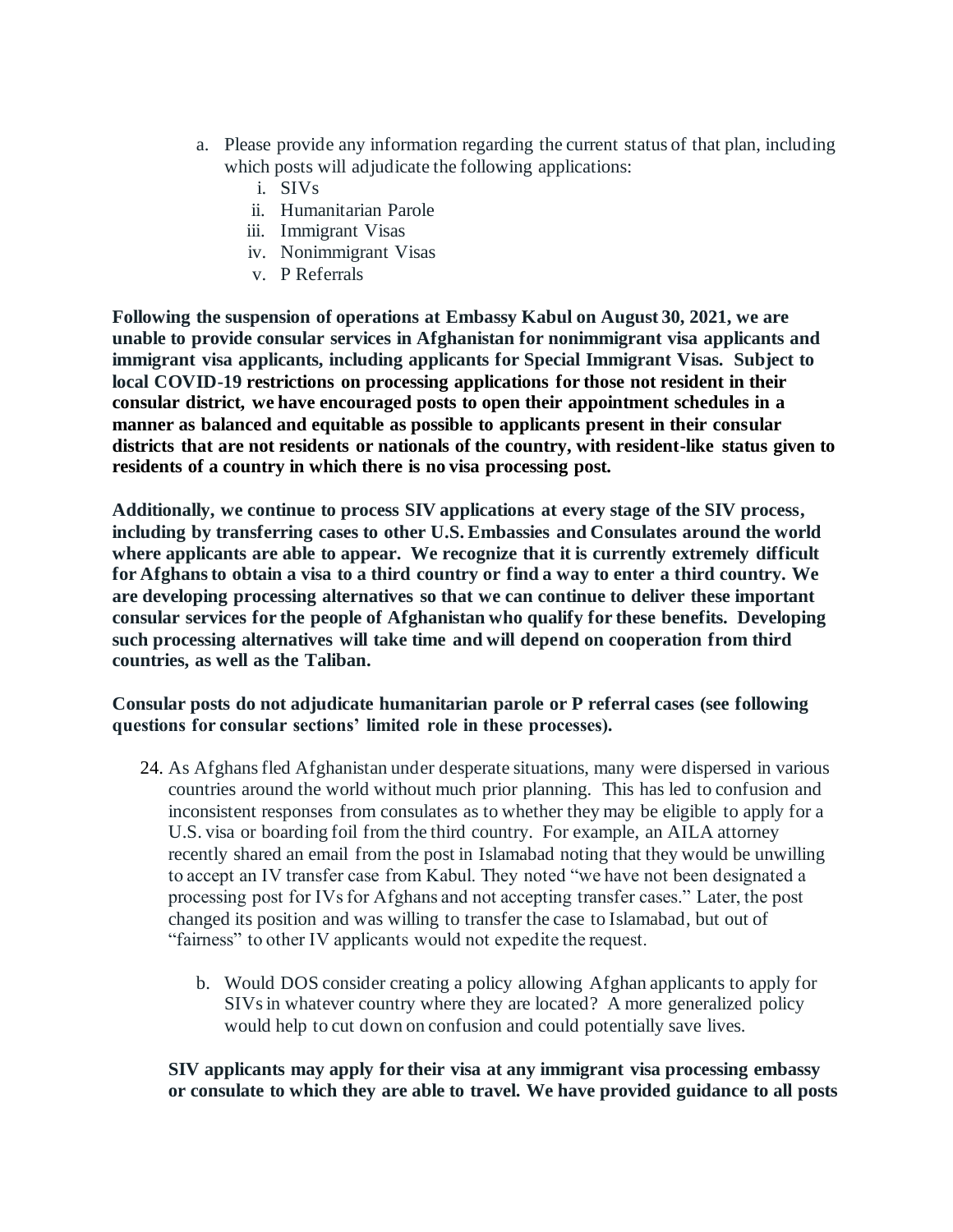**that they should prioritize Afghan SIV processing for those cases that are documentarily complete and ready for interview as they recalibrate visa prioritization. The National Visa Center (NVC) automatically expedites interviewready Afghan SIVs who have requested to be processed at a post outside of Afghanistan.** 

c. Would DOS consider expediting Afghan cases given the humanitarian crisis?

**Non-SIV Afghan visa applicants may request expedited appointments, which may be approved on a case-by-case basis. As noted above, Afghan SIV cases are already being prioritized and the NVC automatically expedites interview-ready Afghan SIVs who have requested to be processed at a post outside of Afghanistan.**

25. Is DOS engaged with third country governments to facilitate entry of Afghans into those countries? If so, which ones? If not, why not?

**The Department is unable to facilitate visas to third countries for Afghans. We are communicating with SIV holders and certain SIV applicants in Afghanistan and are looking to relocate as many SIV holders and certain SIV applicants with travel documents as space is available. This includes principal applicants/visa holders and their immediate family members (spouse and unmarried children under 21). Our ability to relocate SIV holders and certain SIV applicants also depends on the Taliban living up to its commitment of free passage.**

26. *SIV Processing* - Please advise of the process by which an Afghan can request that their SIV interview be scheduled in the third country in which they are physically present.

**Interview-ready SIV applicants may have their cases transferred to a U.S. embassy or consulate outside of Afghanistan that processes immigrant visas by submitting a request to the National Visa Center at NVCSIV@state.gov, including their name, date of birth, and case number.**

27. *Humanitarian Parole -* When USCIS issues the conditional parole approval, how is that conditional approval transmitted to DOS? How is that communication impacted by the movement of the applicant to another country?

**When USCIS issues conditional parole approval, they email a parole authorization memo to the U.S. embassy or consulate identified on the Form I-131. If the parole beneficiary moves to a new location, the petitioner, beneficiary, or attorney would be responsible for contacting USCIS and the consular section in the new location to request a new authorization memo from USCIS for the new location.**

28. *I-730 Refugee/Asylee Relative Petition –* Once the I-730 is approved by USCIS, what are the next steps in terms of inter-agency communication and transmittal to DOS? When the case number is created, does the NVC send an email notification to the applicant and the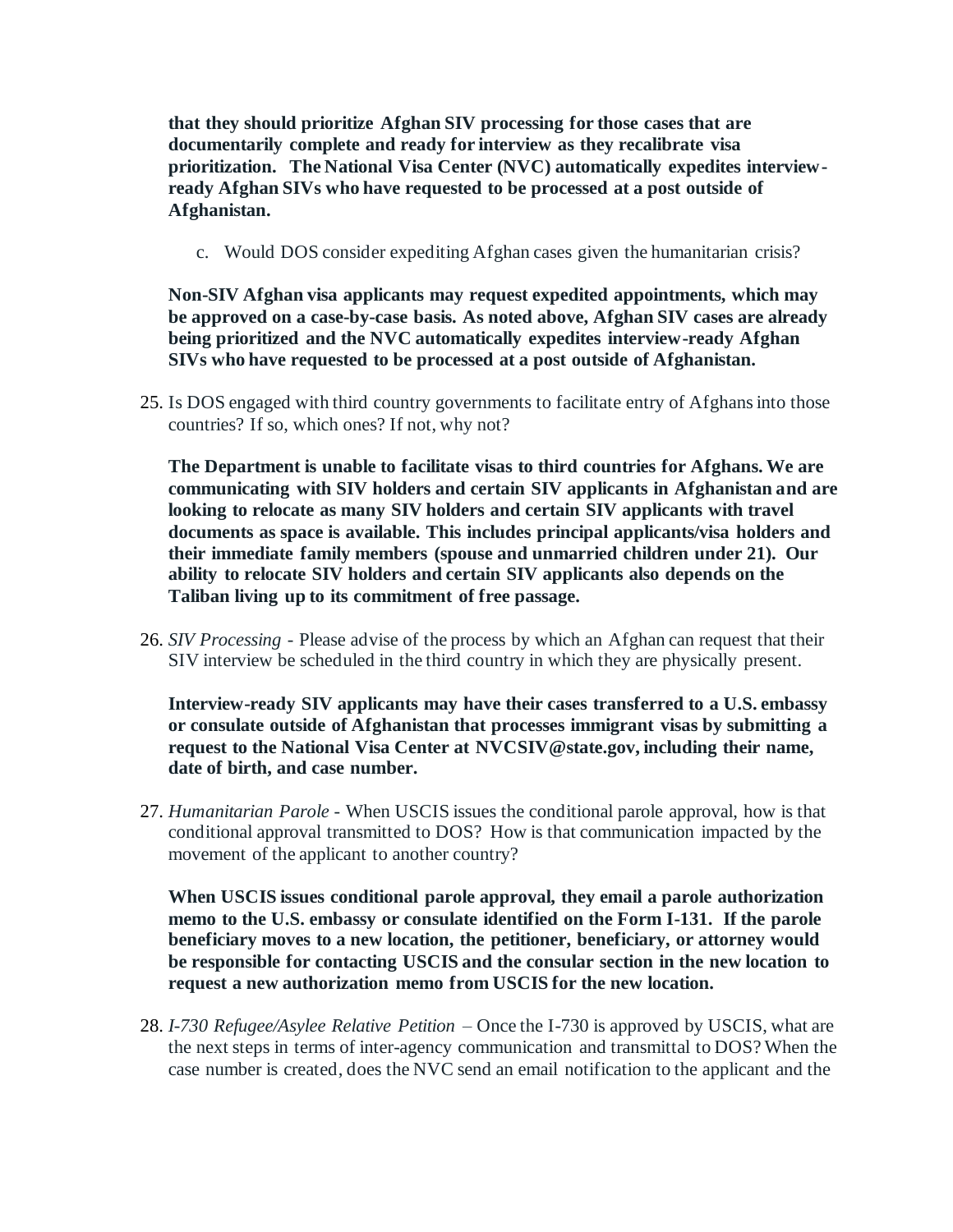attorney of record?

**USCIS mails approved I-730 petitions to the NVC. Upon receipt, NVC tracks the petition into the system, creates a case and assigns a case number. NVC emails or mails a notification to the attorney of record on the case, if no attorney of record is present, the notification will be sent to Petitioner and Beneficiary. If a valid email is present, that is the default delivery method for the notification otherwise a hard copy will be mailed. The NVC then mails the case to the overseas processing post (Consular section or USCIS) on a two-week cycle.**

29. At what post(s) should Afghans who have fled to Iran apply for visas or humanitarian parole foils (based on USCIS approvals or conditional approvals)?

**Afghan nationals may contact any U.S. embassy or consulate to apply for a visa or to complete processing of USCIS-approved humanitarian parole. If USCIS has instructed them to obtain a medical exam though a panel physician, keep in mind that only some NIV processing posts have panel physicians (all IV posts do).** 

30. AILA members report that consulates have been cancelling F and J nonimmigrant visa interviews for Afghans, with no explanation and no new date for visa interview. What has led to these cancellations and what efforts are being made to provide new appointment dates for these applicants?

**Any nonimmigrant applicants who may have had their interviews cancelled are welcome to request a new interview. Subject to local restrictions, consular sections have been encouraged to interview applicants temporarily present in their consular districts in a manner that is as balanced and equitable a manner is possible, with resident-like status given to residents of a country in which there is no visa processing post.**

#### *Adjudication Statistics*

- 31. According to the DOS website on SIVs, a total of 34,500 SIVs have been allocated since December 19, 2014, and DOS will continue to issue these visas until "all visa numbers allocated under the Act are issued." Please provide the following information on SIV processing
	- a. How many additional SIVs have been issued?
	- b. How many are currently pending at NVC?

## **Data on the SIV program is available in the quarterly Joint Department of State and Department of Homeland Security reports on travel.state.gov.**

32. Would DOS be willing to provide statistics as to how many humanitarian parole foils for Afghans have been processed and at what posts? Thousands of Afghan humanitarian parole applications have been filed at USCIS since August 2021. Does DOS meet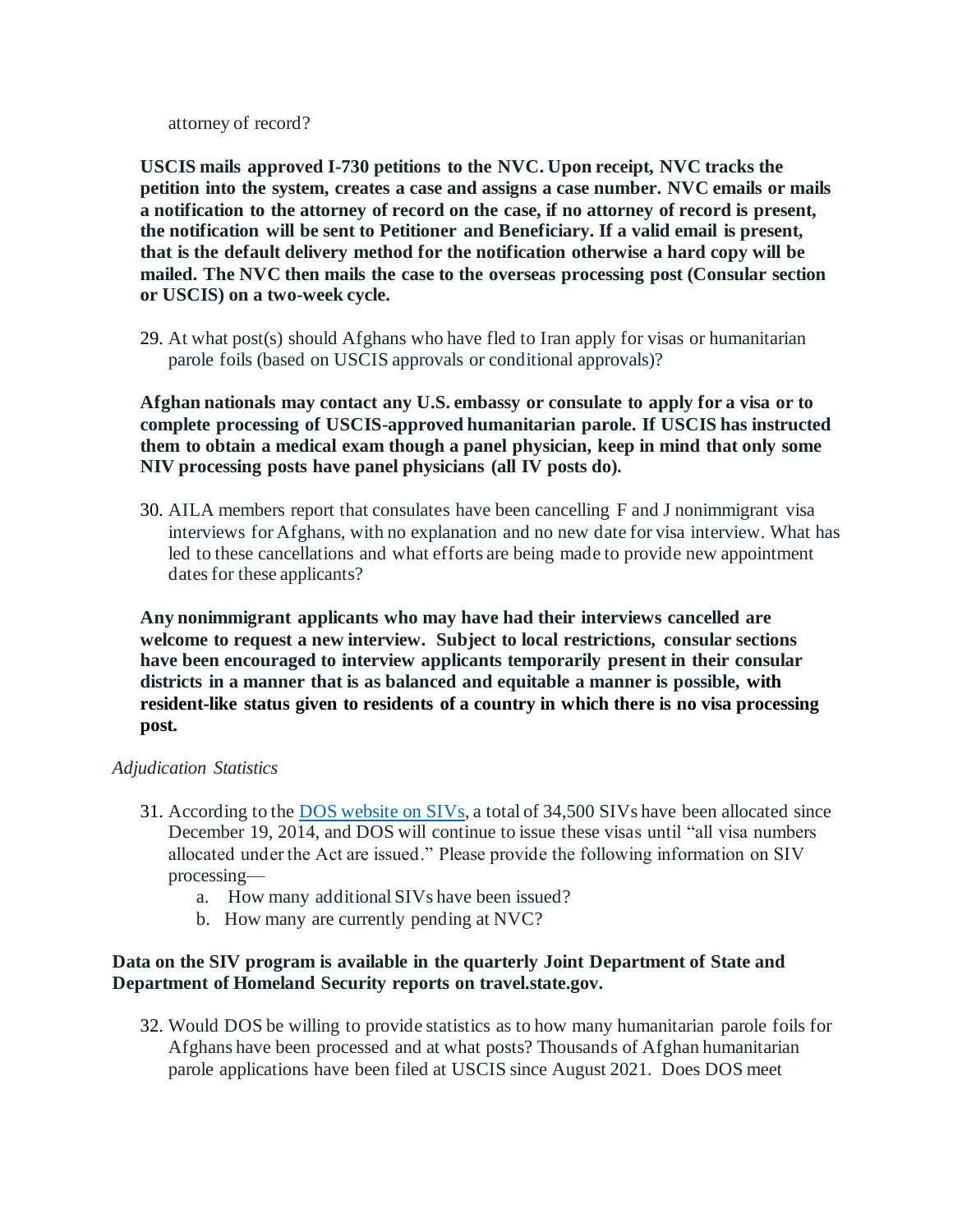regularly with USCIS to determine the pace at which these cases are being adjudicated so as to aid in planning for DOS's adjudication of the humanitarian parole foils at posts?

## **We defer to USCIS on statistics regarding humanitarian parole adjudications.**

- 33. AILA understands that the Refugee Processing Center (RPC) is operated by the DOS Bureau of Population, Refugees, and Migration (PRM) in Arlington, Virginia and provides the necessary technical support to assist DOS/PRM in achieving its annual U.S. Refugees Admission Program (USRAP) objectives. As of August 2, 2021 Afghan nationals affiliated with the U.S. government may be referred to USRAP if they meet certain eligibility criteria. In order to qualify for the P-2 visa, a U.S. government agency must refer that person to USRAP. AILA members would like to understand more about the referral process and how these visas are handled by RPC and DOS in general.
	- a. How many P-2 referrals have been made to USRAP for Afghans since January 1, 2021?
	- b. How many P-2 referrals for Afghans are currently in the queue pending adjudication?
	- c. How many DOS officers/staff are involved in adjudicating these P-2 referral requests?
	- d. What are the main U.S. agencies currently making these referrals?
	- e. Once a referral has been made, what are the next steps taken by DOS?
	- f. Can you provide an estimated timeframe for steps involved in this process?

## **The Bureau of Consular Affairs does not have a direct role in refugee processing and does not have responsive information to share***.*

#### *Evidentiary Issues*

34. As is widely known, Afghan SIV applicants face significant threat to personal safety as well as serious logistical impediments to obtaining all of the documentation required for submission of a COM letter. For example, Afghans lack access to technology, identification documents, and may not be able to locate and communicate with former supervisors in order to obtain the required letter of recommendation. Based on these challenges, would DOS consider revisiting the need for a letter of recommendation? Will DOS consider allowing the applicant to document the required criteria through other types of evidence that verifies their employment?

**A positive recommendation or evaluation from the applicant's supervisor, the person currently occupying that position, or a more senior person is required by the Afghan Allies Protection Act of 2009.** 

**The Department is working with the Department of Defense (DOD) on an effort to help provide employment information for SIV applicants who worked for DOD contractors or sub-contractors to assist in employment verification and in the Chief of Mission's (COM's) determination that the applicant provided "faithful and valuable service" to**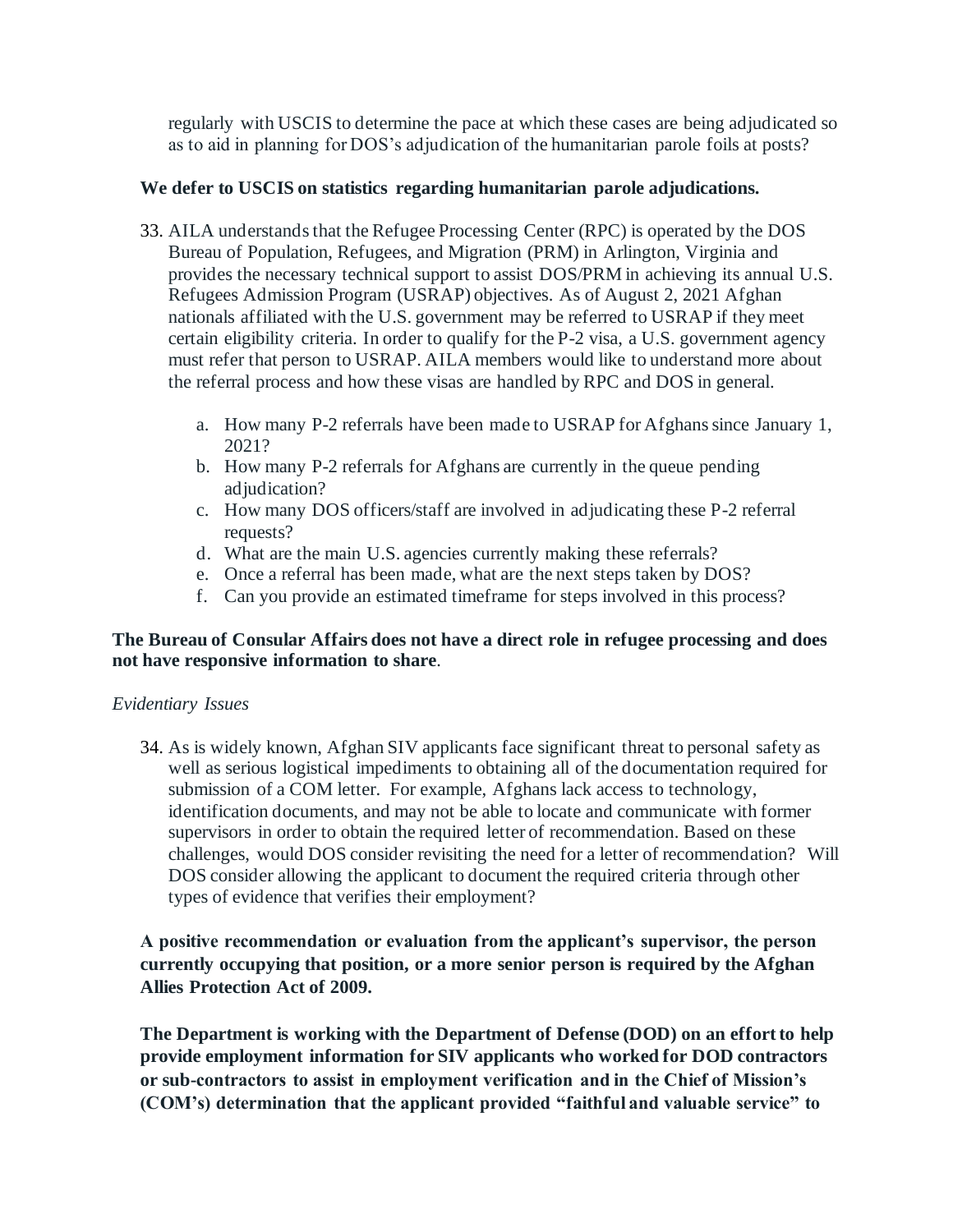# **the U.S. Government, one of the most burdensome portions of the process for both SIV applicants and their employers.**

35. Given the dire circumstances faced by Afghan nationals, AILA appreciates USCIS's flexibility with regard to the I-134 affidavit of support requirement for humanitarian parole under 8 USC Section 1182(d)(5). Please confirm that DOS is following USCIS's lead and is taking an equally flexible stance with regard to the I-134 at the time of the consular interview.

**Consular officers do not review the I-134 at the time of the consular interview or make any determinations regarding parole eligibility. The consular officer's role is to confirm identity, collect biometrics, run systems checks, and if there are no concerns to flag for USCIS, issue the boarding foil.**

36. *Waiver of Visa Application Requirements:* Given the dire humanitarian emergency faced by Afghans, would DOS consider waiving some of the visa application requirements?

**We are not currently considering a new blanket waiver of any visa application requirements for Afghan nationals.**

**We continue, as much as possible, to expedite processing of SIV applications at all other stages of the process that can be performed remotely, such as assessing applicants for COM approval and DHS's adjudication of the petition for special immigrant status. We are committed to working with Congress and our interagency partners on ways to further streamline the SIV process. This effort is of utmost importance to the U.S. government.** 

- 37. *Passport Requirements -* Every day that U.S. allies remain in Afghanistan, they risk violence and death at the hands of the Taliban. A significant number of Afghans have pending or approved humanitarian parole or SIV applications or have been selected for DV-2022; however, they cannot complete processing because they lack Afghan passports. Afghan nationals who do not have passports face a nearly impossible task in trying to obtain them, as applying to the Taliban government for passports would be akin to handing them over to their oppressors and could potentially render them excludible based on terrorism (TRIG) grounds.
	- g. Would DOS consider waiving the passport requirement for humanitarian parole and other Afghan visa applications or accepting alternative forms of evidence?

**A passport is still a necessary and important identity document for international travel. However, in certain circumstances, with U.S. Customs and Border Protection (CBP) concurrence in granting a passport waiver, we can place a physical visa on a secure form instead of on a passport.**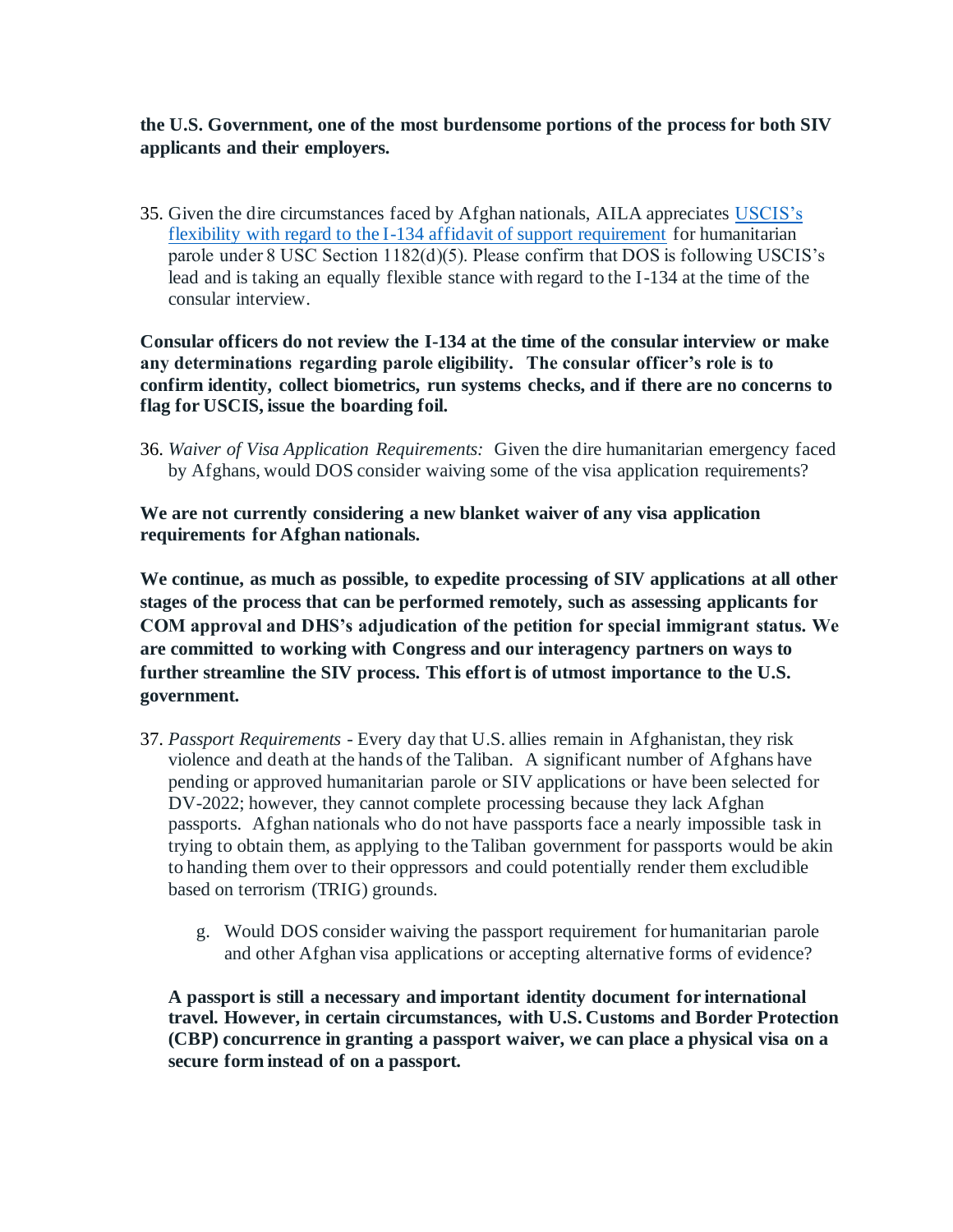h. Has the DOS asked the DHS Secretary to waive the passport requirement for the 2,189 Afghan DV-2022 selectees who cannot obtain passports from the Taliban?

## **The Department has not requested the passport requirement for Afghan DV selectees be waived.**

i. What, if anything, is the DOS doing to assist these individuals in obtaining travel documents to facilitate their evacuation from Afghanistan?

## **The Department is unable to facilitate visas to third countries for Afghans, nor does the Department have control over the actions of third-party entities responsible for travel documents, including the Taliban.**

j. The Taliban is designated as a terrorist organization. Providing material support to a designated terrorist organization, including providing funds to a terrorist organization or its members, can render an individual excludible from the United States under INA 212(a)(3)(B). Can DOS please address whether it views paying a passport application fee to the Taliban as material support which would trigger the terrorism grounds of inadmissibility?

## **As described in INA 212(a)(3)(B)(iv)(VI), "material support" to a terrorist organization includes any provision or transfer of funds. The Department considers the facts of each application on a case-by-case basis. We appreciate the implications of the question and agree the issue warrants careful consideration.**

#### *Staffing*

- 38. In the weeks leading up to and following the withdrawal of U.S. military from Afghanistan, it seemed that the entire DOS apparatus globally was involved in evacuation and visa processing efforts. AILA appreciates the tireless commitment and dedication exhibited by the DOS during this time. Can Consular Affairs please comment on the extent to which its resources continue to be involved in this effort-
	- a. Given that certain countries are easier for Afghans to travel to (such as, Iran, Pakistan, UAE, Qatar, and Tajikistan) has DOS assigned or has DOS considered assigning additional resources to posts in those countries (with the exception of Iran)?
	- b. Specifically, do officers at posts around the world and at DOS headquarters continue to assist in these efforts?
	- c. What specific assistance do these remote resources provide?

**We are committed to providing access to Afghan immigrant visa applicants, who may request their cases be transferred to any immigrant visa processing post to which they can safely travel. We continue to prioritize Afghan applicants for immigrant, special immigrant, and diversity visa processing. We do add resources to posts around the world as needed to address significant workload challenges.**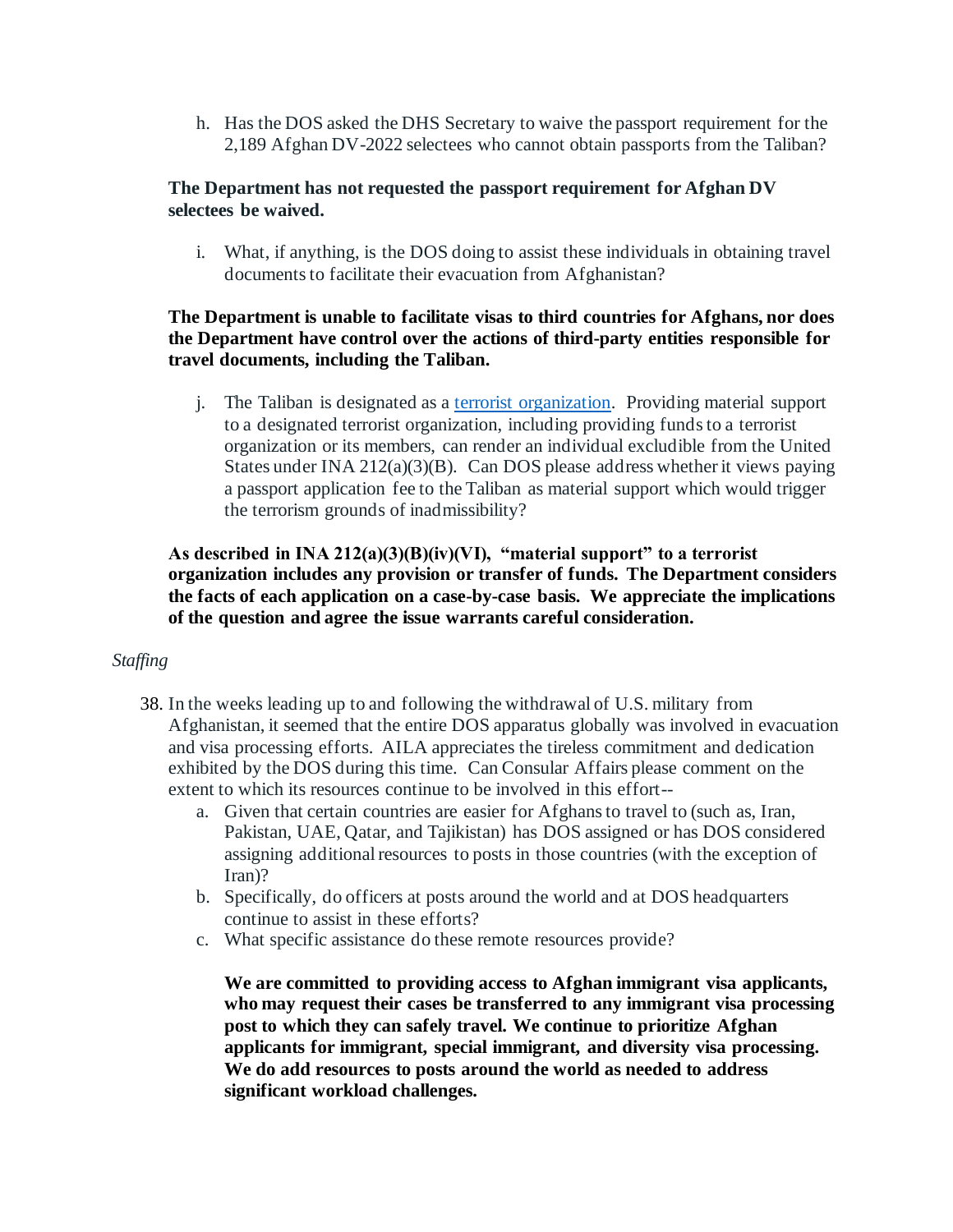#### **Alternative Embassy/Consulate IV and NIV Processing**

39. 9 FAM 504.4-8(E)(1) defines a "homeless visa applicant" as "one who is a national of a country in which the United States has no consular representation or in which the political or security situation is tenuous or uncertain enough that the limited consular staff is not authorized to process IV applicants." As of the date of this writing, this section lists the nationalities currently considered "homeless"; namely, Cubans, Eritreans, Iranians, Russians, Libyans, Somalis, South Sudanese, Syrians, Venezuelans and Yemenis, and notes the respective IV processing posts that are designated for each of these nationalities. AILA appreciates the recent addition of Russia to this list. Although the Embassy in Kabul, Afghanistan closed in late August of this year, Afghans are notably missing from the list of homeless nationalities. Since there is no consular representation in Afghanistan, Afghans satisfy the "homeless" definition above. Can DOS please advise whether it is in the process of designating specific IV processing posts for Afghan nationals?

#### **Currently Afghan nationals may contact any IV processing post to which they are able to travel for consular services.**

40. AILA acknowledges the dedication of consular officers at the Embassy in Port-au-Prince who continue to process a limited number of immigrant and nonimmigrant visa applications in a very complex environment. Given the tenuous political and security situation in Haiti, has Consular Affairs considered designating Haitians as a homeless nationality under 9 FAM  $504.4-8(E)(1)$  and appointing other posts in the region to assist Embassy Port-au-Prince with IV applications? Would other posts in the region be willing to accept third country national (TCN) nonimmigrant applicants from Haiti?

**U.S. Embassy Port au Prince still provides consular services, though appointment availability has been impacted by COVID, security concerns, and recent fuel shortages. As conditions permit, U.S Embassy Port au Prince will also process a limited number of cases for spouses, fiancés, children, parents, and siblings of U.S. citizens and spouses and children of U.S. Lawful Permanent Residents. Haitian IV applicants may request to transfer cases to other posts where they are able to travel. For IV case transfers, nonresident third country nationals must be physically present in the consular district with permission from the host government to remain there legally for the time it takes to process the case.**

41. 9 FAM 504.4-8(E)(2)(b) indicates that homeless nationals physically present in a third country "are processed at the same IV processing post as are nationals of that country" and further notes that "(p)osts *must accept* for processing any IV applicant who is physically present in their consular district, provided the applicant has the permission of the host government to remain there legally for a period sufficient to complete processing of the application" and unless they have been determined not to be refugees. (emphasis added). It is AILA's understanding that the process by which IV files are transferred from NVC to post involves the post's monthly request for a certain number of files for specific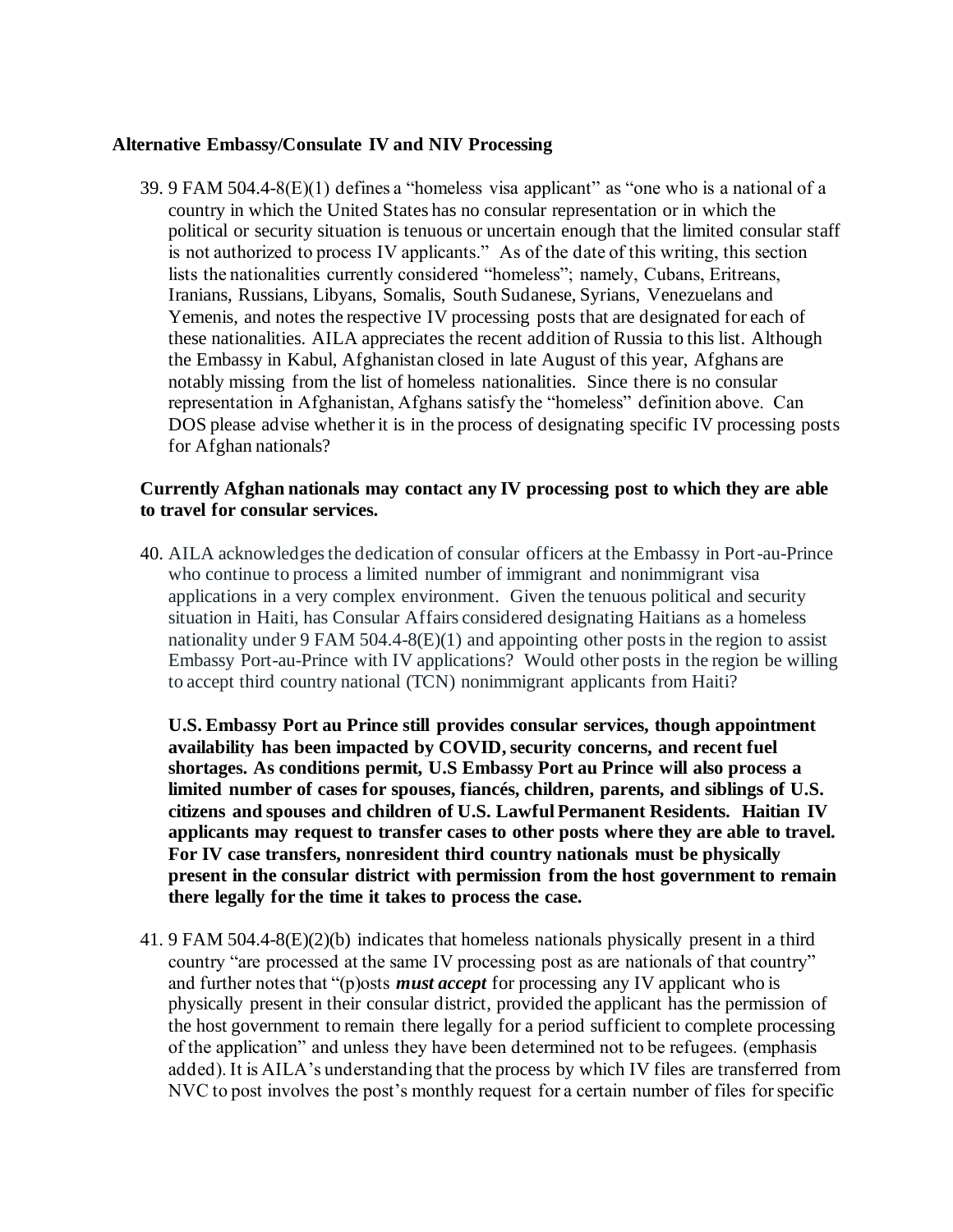IV categories. Based on the above, the FAM appears to compel the designated posts and posts in which homeless individuals are physically present to accept homeless cases on the same basis as it does for its own nationals. Please confirm the following:

a. When a post requests IV files from the NVC, does the NVC aggregate the documentarily qualified cases with current priority dates for citizens of the host country where the consulate is located, plus those of individuals physically present in that country plus those of nationals for whom they are a selected IV processing post, and then send the files based on when they became documentarily qualified as well as based on earliest priority date, regardless of nationality?

**As post-specific conditions permit, NVC will schedule immigrant visa interviews based on post capacity. Posts generally don't request specific files; instead, they provide interview capacity by visa category. Posts will determine the volume of visa services that they can provide while prioritizing the health and safety of consular staff and applicants. Upon visa availability, NVC fills their available appointment capacity in a first-in, first-out manner based on the date the case was deemed documentarily complete.**

b. AILA members have reported situations in which designated IV posts appeared only to entertain IV applications for nationals of the country where they were located/in residence. Does this FAM section prevent posts from being able to request a specific number of visas for nationals of the host country (to the possible detriment of homeless applicants designated for or physically present in their consular district)?

**We recently advised posts that they rarely should refuse to accept IV applications for those physically present but not resident in the consular district, subject to local restrictions and post capacity. We also informed posts that, with regard to 'homeless' nationalities, they should schedule them in a manner as balanced and equitable as possible, with resident-like status given to residents of a country in which there is no visa processing post. Applicants seeking to transfer a case should be willing to process the case entirely at the other location, including conducting a medical examination there.** 

**To change the processing location, the most effective way for legal representatives is to send the request through NVC's online Public Inquiry Form, along with proof of residency and an address in the new country of jurisdiction.**

**In the event the residency of an applicant remains in question, NVC will forward the request to the appropriate U.S. Embassy or Consulate for their**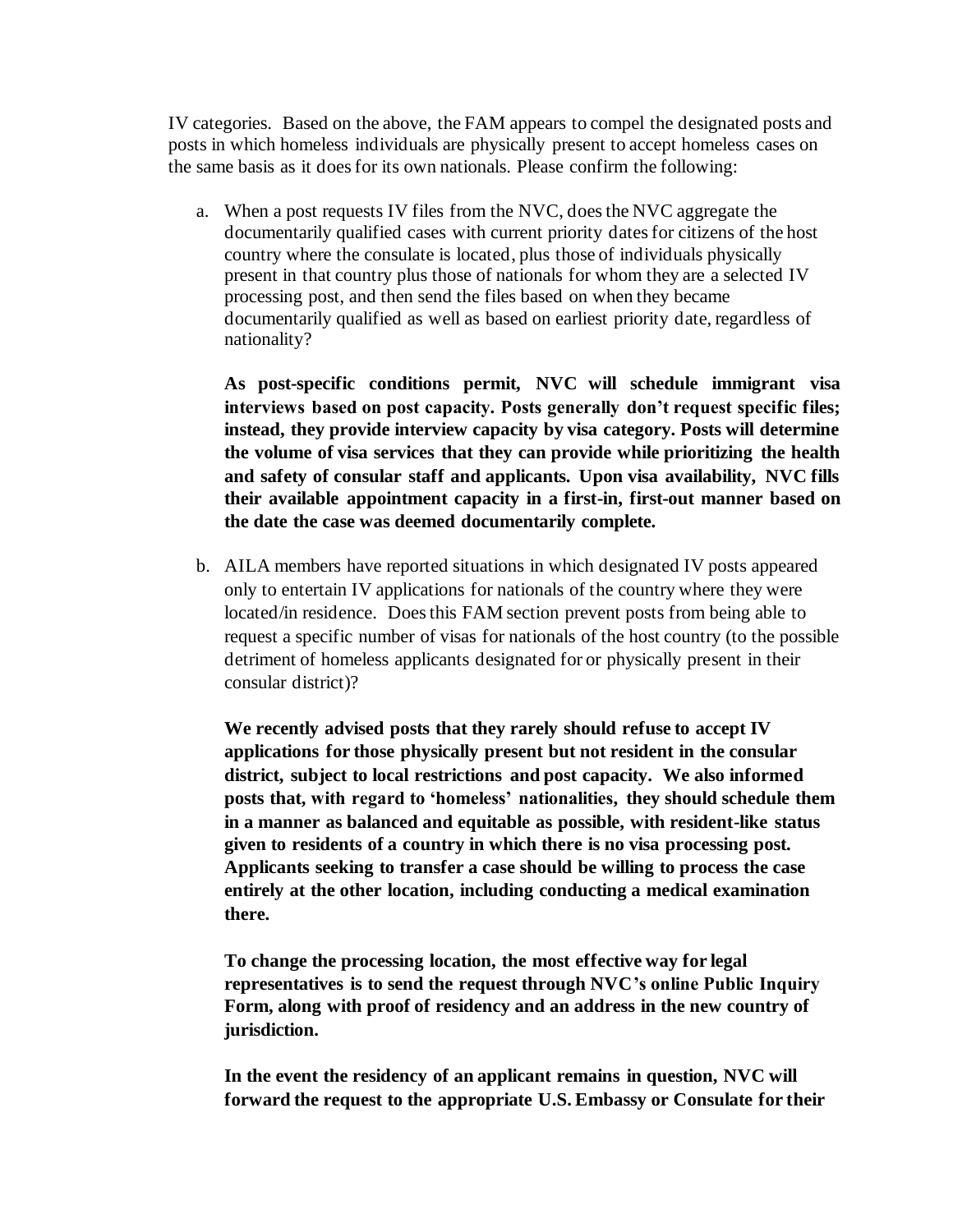**consideration. The consular officer makes a factual determination depending upon the case's unique circumstances and may deny a transfer request if the applicant's legal residency in the new jurisdiction is not established.**

c. Does this FAM provision prevent posts designated to process homeless nationality cases from being able to request a specific number of IV cases broken down by nationality?

#### **See above response.**

- 42. 9 FAM 504.4-9 governs the transfer of IV files and notes that it is the "applicant's responsibility to locate a post willing to accept the case and to ask the receiving post to request transfer of the petition on their behalf."
	- a. What factors does a post consider when making a determination of its willingness or ability to accept a TCN file for processing?
	- b. Is the discretionary authority to accept IV cases under 9 FAM 504.4-9 inapplicable to posts designated to accept homeless nationality cases under 9 FAM 504.4-8(E)(2)(b)?

**a. When posts consider requests to transfer immigrant visa cases for processing, they consider factors such as local restrictions, demand and post capacity, and whether the applicant is physically present in the consular district and has the permission of host government authorities to legally remain for the time it takes to process the immigrant visa.**

**b. Designated posts process the IV cases for applicants of homeless nationalities. They must be physically present and have host government permission to remain there for the time it takes to complete processing.**

43. Due to the lack of a diplomatic mission in Iran, U.S. IV applicants are directed to Abu Dhabi, Ankara, or Yerevan for interviews. However, all three posts are denying interview transfer requests, stating that they are not processing third country nationals due to COVID-19. Does the DOS have a plan to remedy this issue for immediate relatives of U.S. citizens? For diversity visa selectees?

**The U.S. embassies in Ankara, Abu Dhabi, and Yerevan are designated processing posts for applicants resident in Iran who indicate their preferred processing posts. These applicants do not need to have their cases transferred if they intend to process at the designated processing post they selected. However, they would need to request transfers if they would like to change to another processing post. We are not aware of any of these posts categorically denying transfer requests. If AILA has additional information that illustrates the nature of the concern animating this question, we would be happy to consider it.**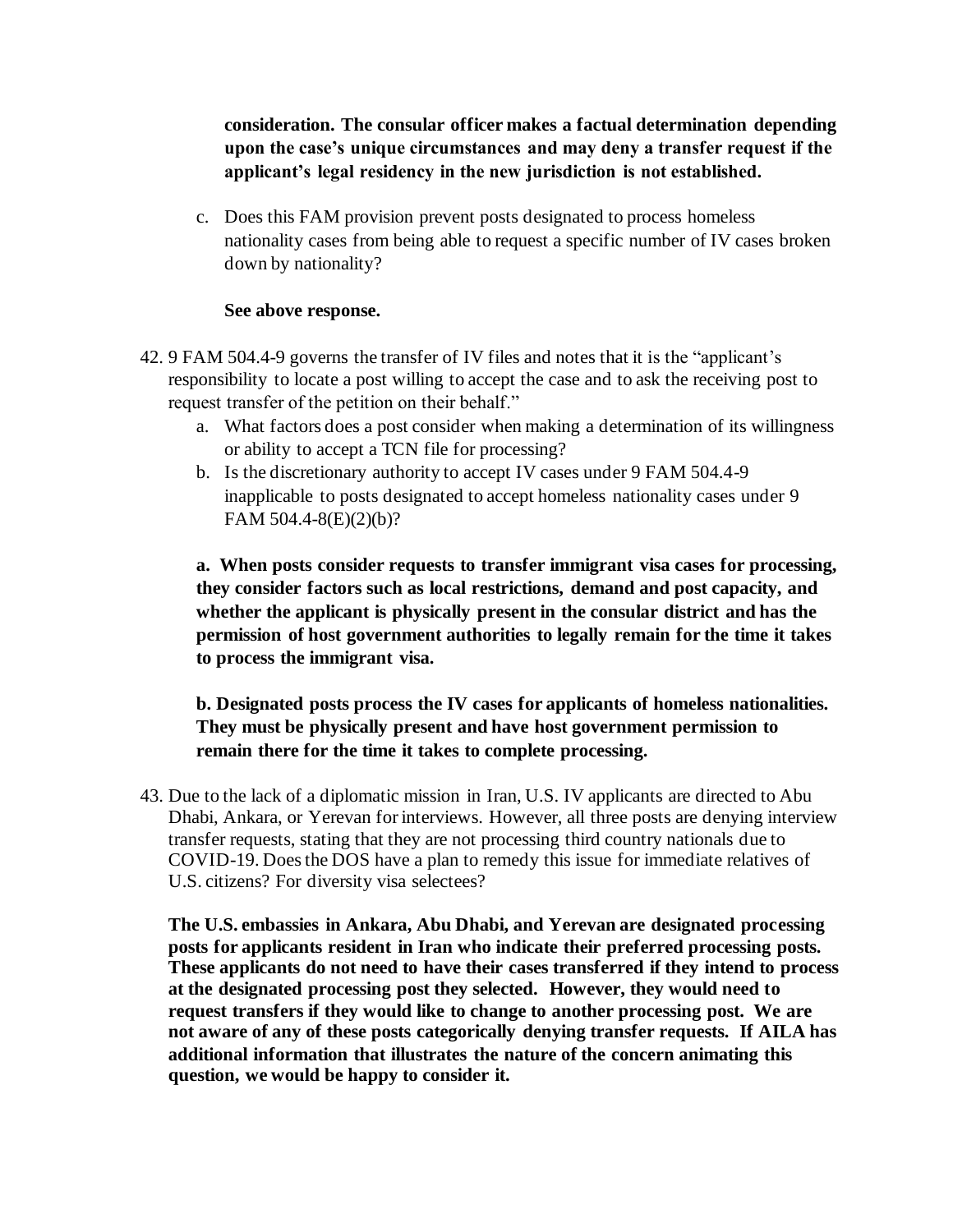**While posts work through the IV case backlogs, CA encourages posts to accommodate IV case transfer requests from non-resident TCNs physically present in the consular district with permission to remain there legally for the time needed to complete IV processing. If the IV case is with NVC, IV applicants seeking to change processing posts should contact NVC to request a case transfer. For FY 2022 diversity visa (DV) cases still at KCC, all applicants seeking reassignment, including applicants assigned to posts where there are no visa services available, should contact KCC at KCCDV@state.gov to request a case reassignment.** 

**As worldwide restrictions due to the COVID-19 pandemic begin to ease, and in line with the President's proclamation regarding the safe resumption of international travel, the Bureau of Consular Affairs is focusing on reducing wait times for all consular services at our embassies and consulates overseas while also protecting health and safety of our staff and applicants. Although local conditions and restrictions at individual consular posts may continue to fluctuate, embassies and consulates have broad discretion to determine how to prioritize visa appointments among the range of visa classes as safely as possible, subject to local conditions and restrictions.**

44. AILA understands that per 9 FAM 403.2-4(B) individuals may apply for nonimmigrant visas at posts in any consular district where they are physically present, but that ultimately, each post sets priorities regarding whether and how many third country national applicants to accept. Based upon this framework, DOS has not designated NIV posts for homeless nationalities as it has in the IV context. During the pandemic, nonimmigrants sought opportunities to apply for visas in third countries, either to remove themselves from applicability of a regional travel ban, or because the post in their home country was not issuing appointments for the visa classification sought. COVID pressures and increased requests for TCN processing seemed to make posts less receptive to TCN processing. This has had a more acute impact on homeless nationalities, who lack an effective home country consulate and are at the mercy of a post being willing to accept them. This often leaves these individuals without recourse. Given the unique challenges posed by the pandemic, and to ensure some degree of access to nonimmigrant visa interviews for this population, would DOS be willing to entertain NIV post designations for homeless nationalities on a temporary basis?

**The Department generally does not designate posts for NIV applicants. Posts are able and encouraged to apply in any locale where they are physically present, subject to local restrictions, as long as the post in that location processes the relevant categories of cases. The Consular Affairs Bureau recently advised posts to work to open their appointment schedules, in as balanced and equitable a manner as possible, to IV and NIV applicants present in their consular districts, with residentlike status given to residents of a country in which there is no visa processing post.**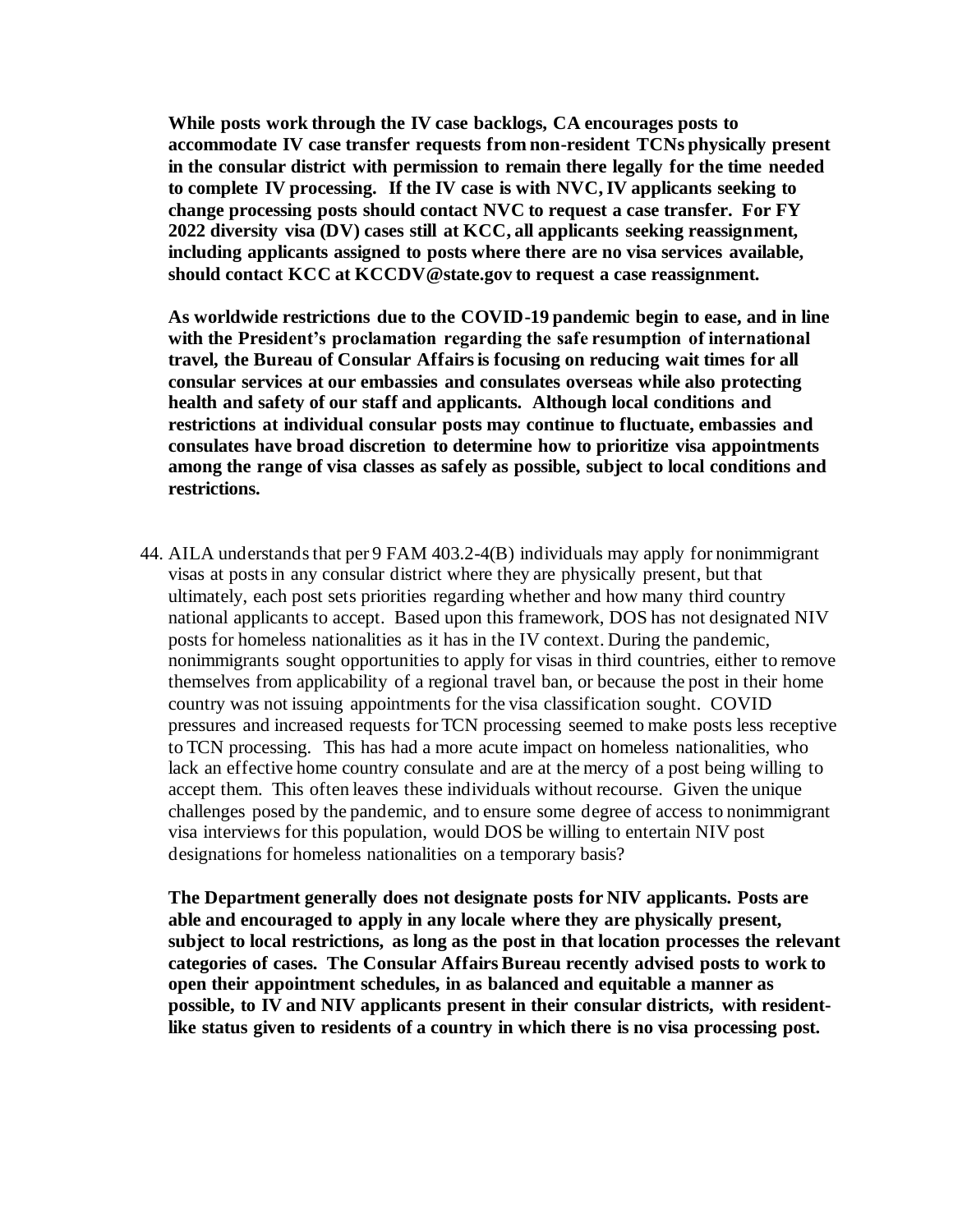#### **Immigrant Visa Appointments**

45. AILA understands that posts had an inventory of IVs awaiting interview at the time the pandemic began that had not been processed. Please confirm whether it is DOS's expectation that posts *should* interview these applicants first, prior to requesting new documentarily qualified case files from NVC.

**Previously, posts were working through any immigrant visa backlogs due to the pandemic according to the tiered prioritization that was rescinded in November 2020. Processing of immediate relative and K visa applications, and family preference cases consistent with Congressional direction remains a priority. NVC continues to schedule IV cases ready for interview, working with posts to adjust for interview capacity.** 

46. Members whose clients' files were at post pending interview when routine visa services were suspended report contacting a post's customer service line to "reactivate" a case, only to be directed in an endless loop of completing an inquiry and then being redirected back to customer service. What is the most effective way to get IV cases at post back into the interview queue?

# **As posts resume routine visa services, the best way to contact a post's immigrant visa unit regarding an IV case is through the method described on their website and on any interview documents provided by post.**

## **KCC**

47. It is AILA's understanding that KCC policy disallows a DV selectees who are documentarily qualified to transfer their cases to another consulate until the case is scheduled at the assigned consulate. This is problematic for homeless nationalities or those where the U.S. consular post has closed in the interim, such as for DV selectees assigned to Moscow, Kabul, or Baghdad. In light of the impossibility that its policy creates for homeless nationalities, would KCC consider modifying its policy to effect immediate case transfers for DV selectees from homeless nationalities?

**First, KCC has temporarily halted document review for DV-2022 and is scheduling cases, in rank order, once processing of the selectee's DS-260 is complete, the case number is current, and there is an appointment available at the assigned post. Second, it will also be helpful to define terms. For DV purposes, a case can be reassigned to another post prior to scheduling and transfer to post. Reassignment simply moves the selectee from the queue of cases to be scheduled at one post, to the queue for a different post. Any selectee, including those mentioned above, can write to KCCDV@state.gov to request reassignment prior to scheduling, and we encourage anyone assigned to a post that is closed to do so. Once a case is scheduled, then a transfer instead of a reassignment must be requested as described in the question. All cases originally assigned to Embassy Moscow have been reassigned to Embassy Warsaw in accordance with the designation of that post for IV processing. For cases assigned to Kabul and**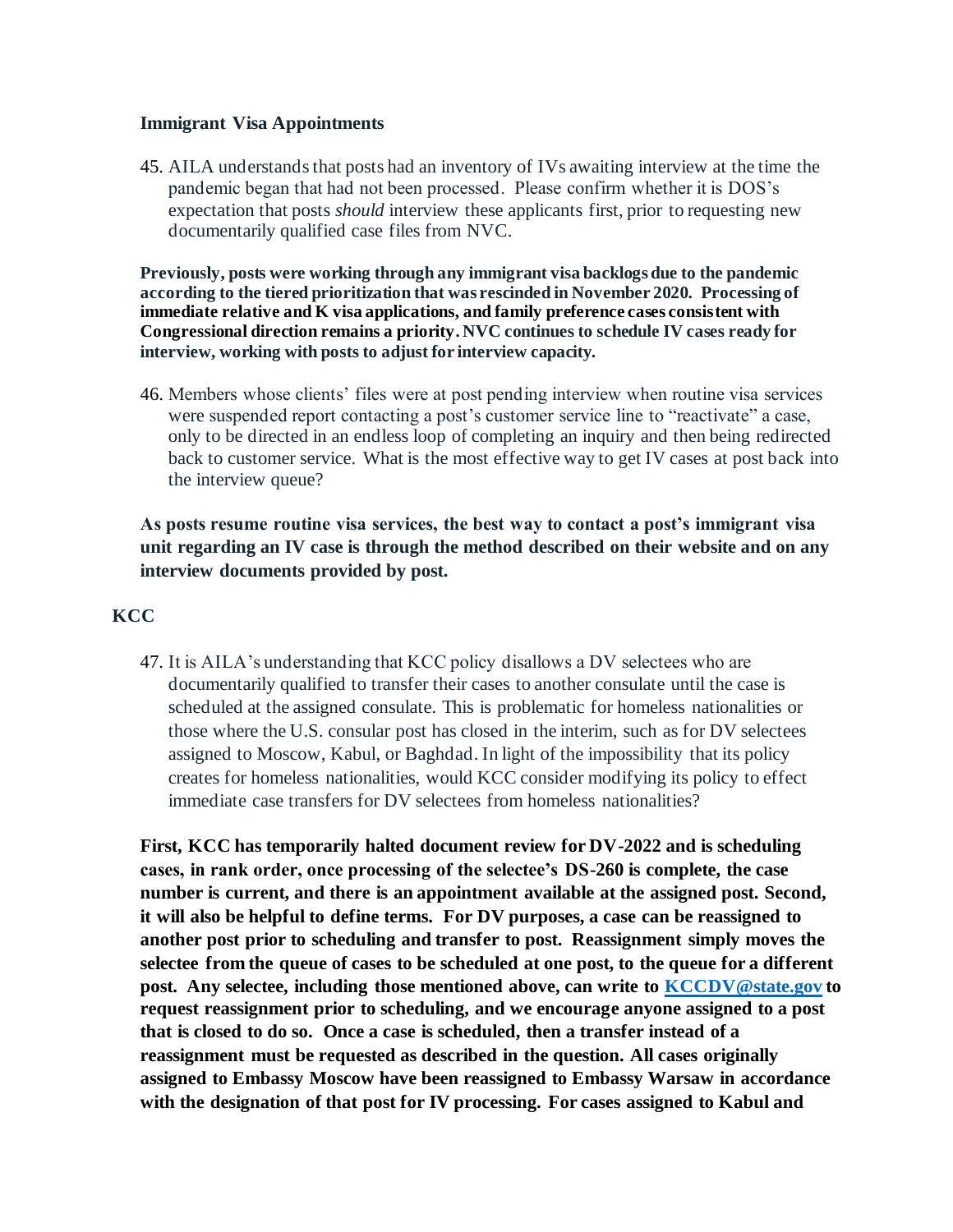**Baghdad, it is our policy to approve reassignment without qualification to any requested DV-processing post. Please be aware that DV selectees, like all immigrant visa applicants, must be physically present in the consular district where the embassy or consulate is located at the time of interview and have permission to remain in country by the host government for a period sufficient to complete making and processing of the visa application.**

48. In the past, AILA members with DV questions were able to speak with a KCC officer by telephone, but this method of communication was discontinued. Would KCC be willing to reinstate telephonic inquiries as part of its customer service initiatives?

**The call center at KCC was closed to mitigate risk to our staff during the pandemic. No decision has been made at this time to reopen that call center. Doing so would also draw resources currently being used to keep our response time on emails low, and to process and schedule DV cases.**

## **PIMS**

49. Members recently reported O-1/O-2 visa issuance delays due to PIMS not being updated with petition approval at the time of applicant interview at posts such as London, Frankfurt, Madrid, Sao Paolo, Mexico City, and Frankfurt, among others. Based on AILA's last meeting with KCC from April 25, 2019, once approved petitions arrive at KCC, processing times by KCC for approved petitions were: one day for O, P, T, and U visa petitions; and three days for all other petition categories. Does the PIMS entry process and processing times remain the same? Would KCC consider publishing approximate timelines for PIMS entry process of the petition approval for the various visa categories on the Department's public-facing website for the public's reference?

**That accurately reflects our processing guidelines, and the contractor is currently meeting requirements for processing I-129 documents. Please ask petitioners and applicants not to schedule appointments until they have received an approval notice. In many cases we also depend on petitioners providing the optional second copy of their documents to USCIS, and USCIS providing KCC with that copy. While electronic processing and transmission is increasing, we still receive a significant portion of I-129 documents by USCIS shipping those documents to us. We are working on process improvements that will increase the number of PIMS records created based on approval notices alone, but posts may require additional information not present on an approval notice in order to complete processing of some applications.**

50. During the April 2019 meeting, the KCC confirmed that it was working to implement a digital NIV petition file transfer process with USCIS that would eliminate the need to file duplicate copies. What is the status of this process?

**We are working closely with USCIS on the expansion of ELIS processing and electronic transmission to new visa classifications. This system allows us to automate several steps**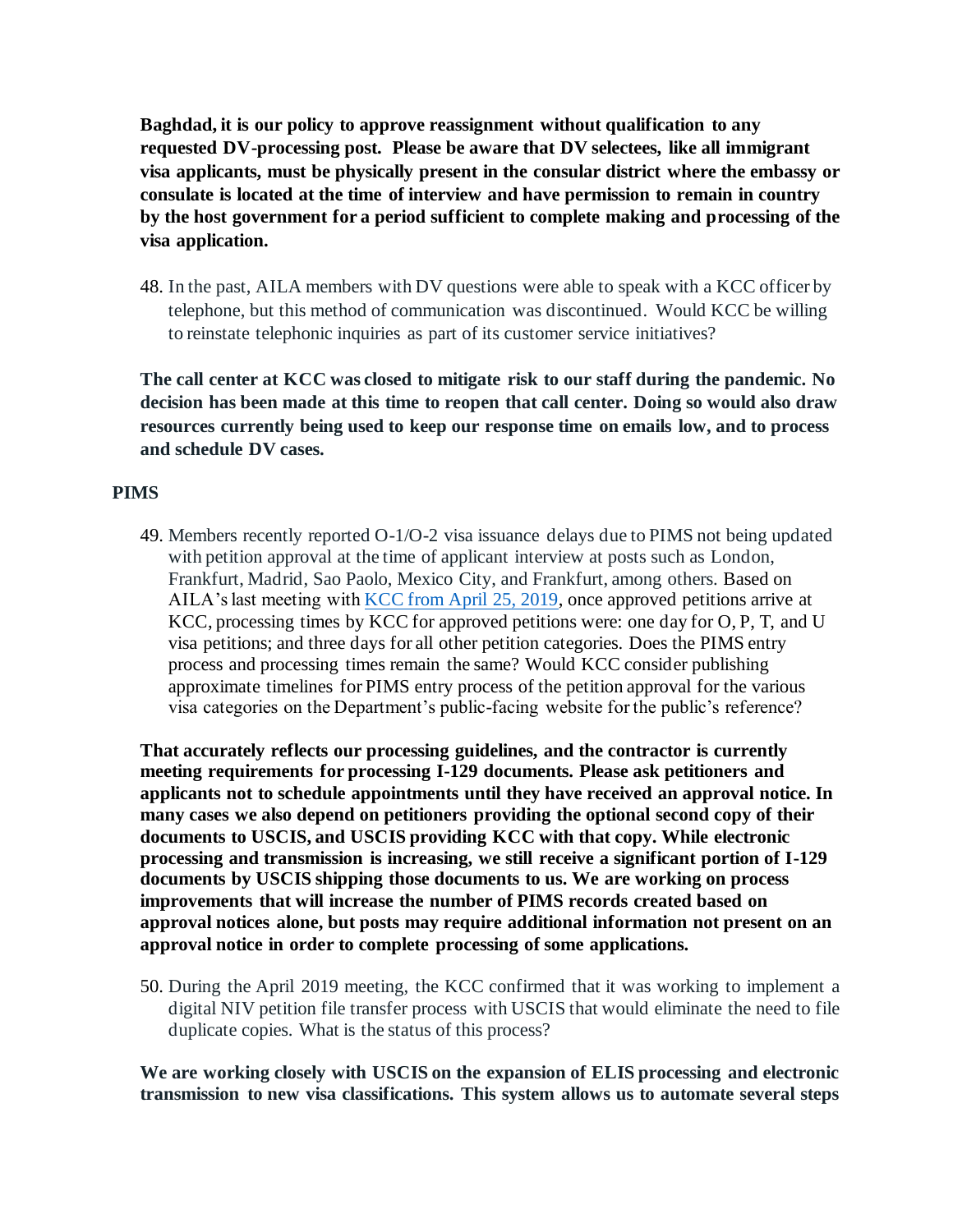**and eliminates the need to scan documents since it is digital from start to finish. We also continue to work on the project we believe you are referring to, in which hardcopy I-129 documents are scanned and transmitted to KCC electronically.**

#### **Nurses**

51. Members report many documentarily qualified RNs from the Philippines waiting for IV interviews. Considering the pandemic and the critical nursing shortage in the U.S., would DOS consider increasing IV officer staffing in Manila and prioritization of nurse IV appointments?

**Recognizing the importance of healthcare workers, we have asked that our top healthcare IV issuing posts, including Manila, prioritize these appointments when possible. Worldwide, we expect to adjudicate 5,000 visa applications for healthcare workers and their family members between December 1st and the end of February. Manila alone is expected to adjudicate nearly 4,000 visa applications for healthcare workers and their family members during this period. These numbers are, of course, estimates. Changing conditions related to the ongoing pandemic and other factors may positively or negatively impact the actual numbers. Manila has already reported an almost 100 percent increase in cases processed in this FY, over those processed in prior FYs, including those before the pandemic. We have prioritized filling vacant officer positions in Manila in order to accommodate demand for healthcare and other IVs.**

52. AILA understands that nurses who will work at a facility engaged in pandemic response and have an approved U.S. IV petition with a current priority date for an Immediate Relative, Family Preference, or Employment-Based Preference case may review the website of their nearest U.S. embassy or consulate for procedures to request an emergency visa appointment. Would Embassy Manila please consider establishing a separate email address for nurse expedite requests?

#### **Please continue to use the existing visa inquiry form at: https://ph.usembassy.gov/visas/immigrant-visas/immigrant-visa-inquiry-form/. Consular staff at Embassy Manila will prioritize any inquiries from healthcare workers.**

53. As a result of priority date backlog delays, some nurses with approved I-140 petitions and cases pending at NVC have sponsors who are no longer active (*i.e.,* the employer withdrew the offer of permanent employment). Some of these nurses have new petitioners and newly approved I-140s. The NVC has scheduled some of these nurses for interviews based upon the old/inactive case and the nurses have appeared for the interview with proof of the new I-140 and NVC case number. When this occurs, members report inconsistency in how these cases are handled. Some posts/officers have allowed the nurses to proceed with the interview based upon the new petitioner, while others have refused the visa and required them to go through the NVC process again with the new petitioner. It seems to be a waste of time and resources to require the nurse to go through a second NVC process. Is DOS willing to consider issuing guidance to posts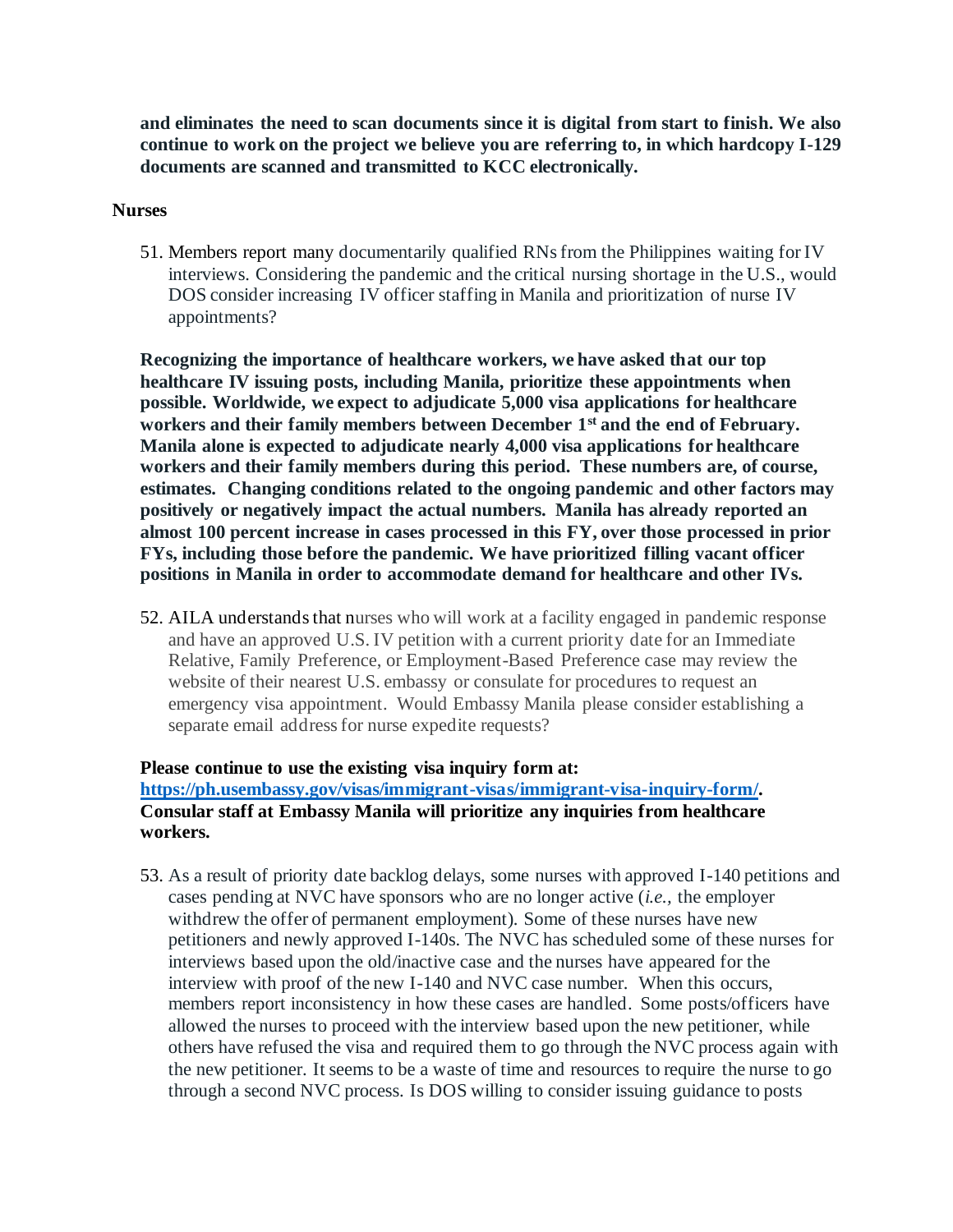encouraging them to proceed with the interview in such cases to avoid unnecessary waste?

**We currently are not considering changing 9 FAM 502.1-2(D), so if the employer is different, post should return the petition to USCIS. Per 9 FAM 302.1-5(B)(14), post should also return the unused certificate to the approving office of USCIS under cover of a memorandum because the job offer has been withdrawn. Per 9 FAM 302.1- 5(B)(10), invalidation of the labor certification automatically revokes the petition in accordance with the DHS regulations at 8 CFR 205.1(a)(3)(iii).**

#### **Ciudad Juarez**

54. AILA appreciates Ciudad Juarez's (CDJ) efforts to reform its platform for accepting attorney inquiries. The new inquiry template allows attorneys to select the subject of their inquiry from a drop-down menu but eliminates the text box which previously allowed attorneys to provide additional context. further describe the issue and to identify an issue that does not fall within the drop-down options. AILA members found this text box to be extremely helpful in conveying the topic of their inquiry. Is the post in CDJ willing to consider returning this feature to the inquiry template?

# **This feature is still present on the public inquiry form for attorneys. Attorneys must answer all required fields before being presented with the comment box to enter their specific question.**

55. Is the post in CDJ willing to consider reinstating the function that allowed a G-28 to attach to the inquiry template? The ability to include a G-28 is critical to ensuring the applicants' right to legal representation, will ensure that the post responds to inquiries by attorneys whose G-28 is not already on file, and would be more efficient.

## **Currently, our inquiry forms do not offer this functionality. We understand the importance of an efficient process to submit G-28 forms and are investigating an alternative method of submission and receipt.**

56. AILA greatly appreciates the resumption of immigrant visa appointments in CDJ. During the resumption of IV processing, notification for IV appointments was sporadic and was often issued within just days of the interviews It has been extremely difficult and sometimes impossible for applicants to arrange travel and complete appointments for biometrics and a medical exam. This is especially important in the context of the I-601A process as the purpose of the program is to minimize disruption of the family unit and avoid lengthy separation.

What is the current process for scheduling IV appointments in CDJ? Are NVC and CDJ working on a solution to allow at least a few weeks' lead time between notification of the appointment and the interview?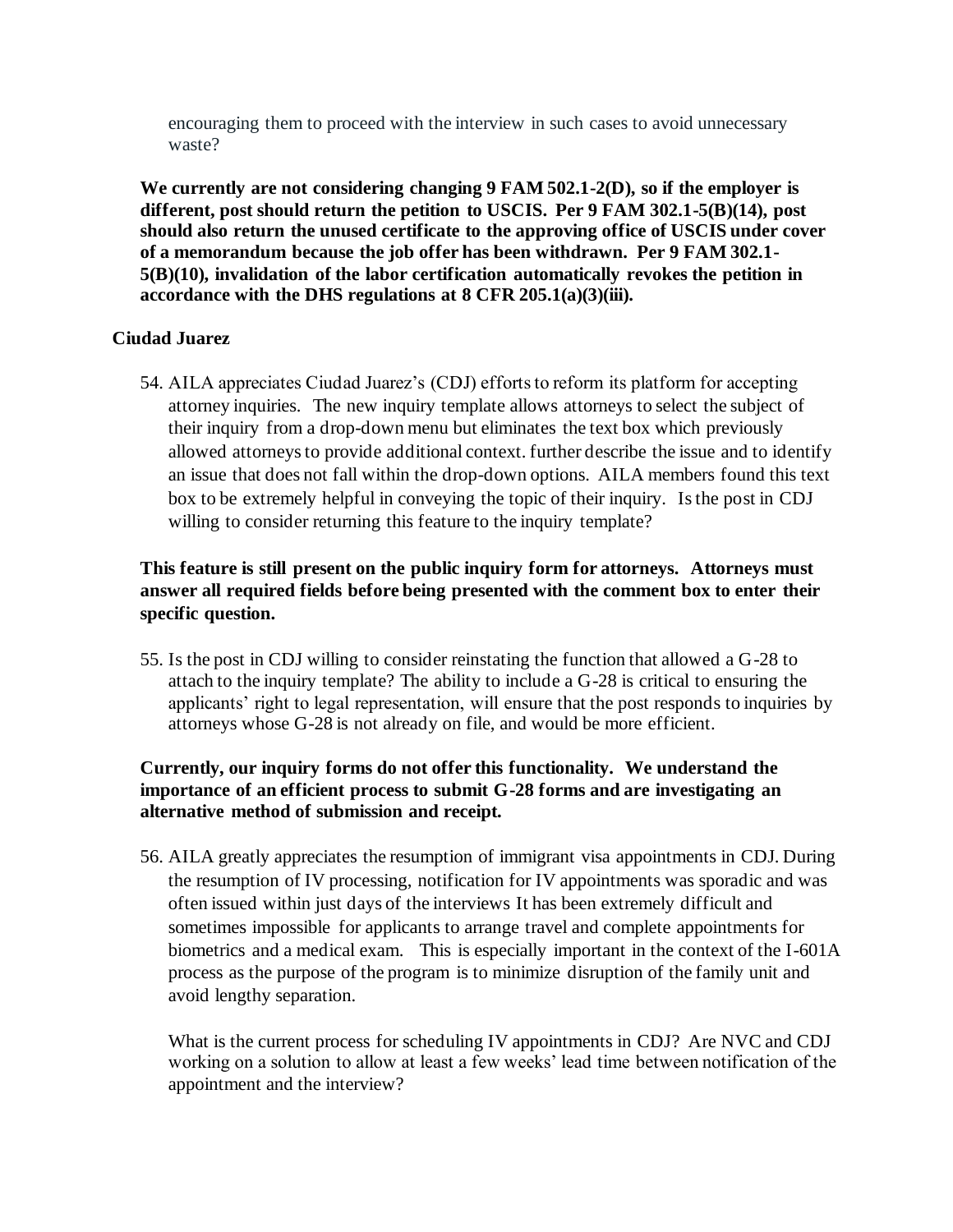**We constantly strive to implement new ways to improve the applicant experience and at the same time reduce the number of applicants who do not arrive on time for interview appointments. Ciudad Juarez and NVC are jointly working on a new solution which will be utilized for applicants who will be scheduled for appointments in February 2022 and beyond. Post and NVC will continue to closely monitor scheduling to ensure all visa applicants receive timely notification of their interview appointments.**

#### **Other Consular Processing Cases/Issues**

## *Waiver Review Division*

57. Our members are witnessing delays of numerous months in WRD updating its case status system to reflect receipt of USCIS's I-613 request for a waiver recommendation. Despite communications with both WRD and USCIS and congressional inquiries, the cases are not resolved, with some members reporting that they are only obtaining relief after filing APA delay/mandamus actions. In other cases, USCIS resends the I-613 request multiple times, but DOS still does not acknowledge receipt. Is WRD aware of these issues? If so, are there any plans to update the system and develop a plan to act on these requests? Would WRD be amenable to working with USCIS to establish a process by which members can inquire to resolve situations in which USCIS claims to have sent an I-613 but WRD has not received it/

## **CA regularly engages with USCIS on a variety of issues and will raise this issue with them.**

## *I-601A Revocations and Inadmissibility*

58. DOS verbally confirmed in a March 5, 2020 Liaison meeting with AILA that a visa refusal following a finding of ineligibility under  $212(a)(4)$  will cause a Form I-601A provisional waiver to be automatically revoked pursuant to DHS regulations. A refusal under 221(g), however, does not require a finding of ineligibility and may simply indicate a deficiency with the application or the supporting documents presented with it.

Please confirm our understanding that where an application is refused under  $212(a)(4)$  but the deficiency could have been readily cured with new or additional documentation, an attorney may contact LegalNet to request review of the refusal.

Where supported by the facts, LegalNet may point out to a post that changing the refusal from  $212(a)(4)$  to a  $221(g)$  would be appropriate. If so, a revoked I-601A will be reinstated.

If our understanding is correct, please note that there have been recent case examples where this has not happened. Is there a mechanism to raise these types of cases?

**Department comments made during the March 2020 Liaison meeting were based on the FAM notes in effect at that time. Specifically, the public charge notes at 9 FAM 308.2 instructed consular officers to make a public charge determination in certain instances (***e.g.***, if a sponsor's income was insufficient to meet 125 percent of the Federal Poverty**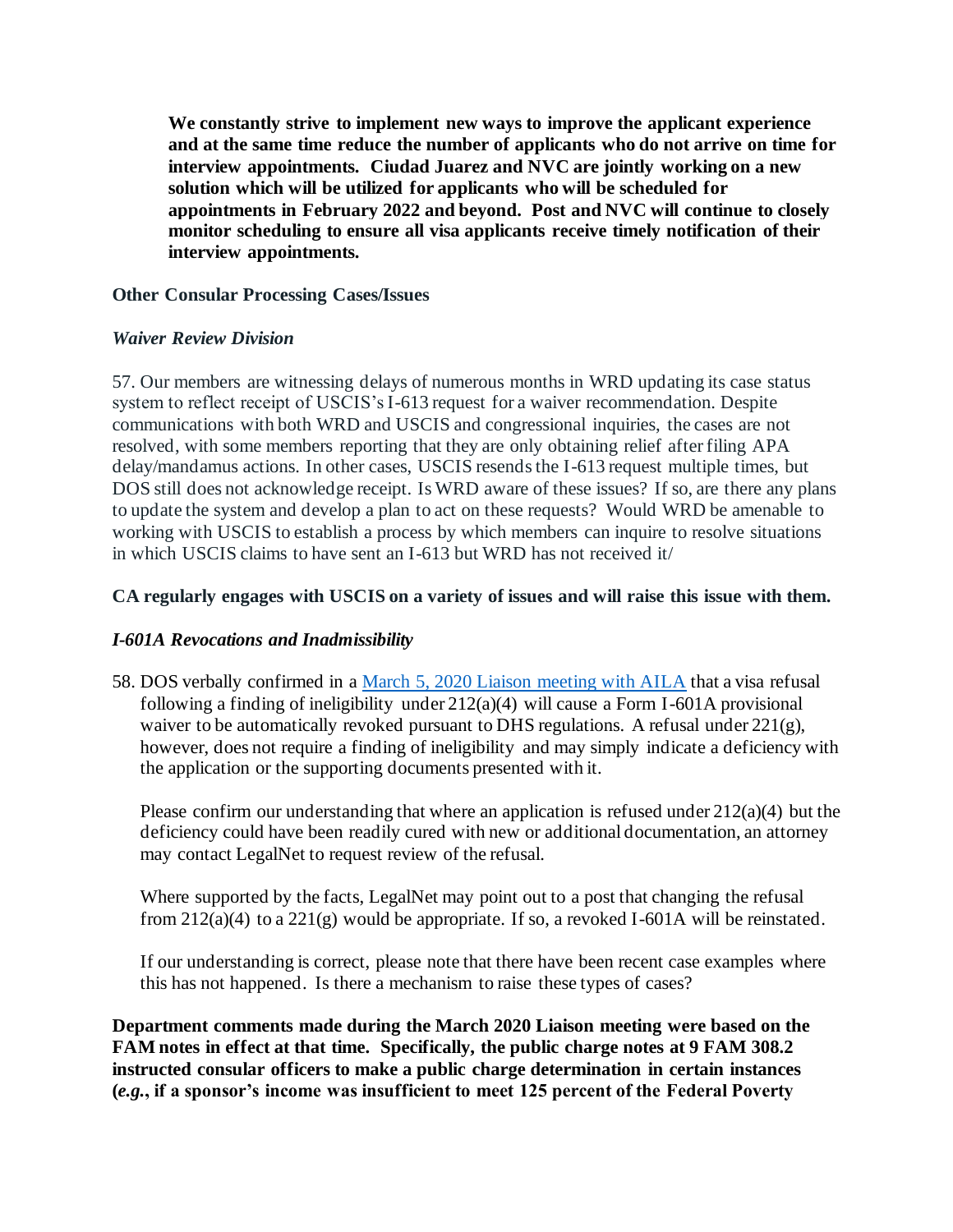**Guidelines based on family size and/or needed a joint sponsor who had not submitted necessary documentation) rather than refusing the case under INA 221(g). As a result, many applicants at that time who were refused based on public charge overcame their refusal with the submission of additional evidence. Consequently, there was an increase in provisional I-601A waivers that would have been revoked if not for the accommodation made by the Department noted in the question. The FAM notes in effect during the March 2020 Liaison meeting were enjoined on July 29, 2020, and subsequently replaced. We believe the current FAM notes and adjudication practices gives applicants more opportunities to provide additional evidence, if it appears to the officer that additional evidence may be available, before making a public charge finding. LegalNet has noted a decrease in public charge related inquiries since the current FAM notes were adopted. Thus, there appears to be less need for Department-level intervention in these cases.**

**An attorney may contact LegalNet if they believe a public charge finding in a specific case is inconsistent with current FAM guidance. Please remember that LegalNet cannot review factual findings made by the consular officer. If case-specific circumstances warrants additional review, L/CA will raise this issue with the post in question.** 

#### *Denials in Honduras and Guatemala for Alleged Criminal Organization Membership*

59. Our committee has received several reports from various AILA attorneys that the embassies in Guatemala and Honduras have denied both IV and NIV applicants for alleged association with or ties to criminal organizations. In all cases, the applicants were young. In one instance, they were the minor children of a successful U recipient. In another case, the teen was (allegedly) denied for having a child with a "gang" member. In one case, the denial was based on INA  $\S$  212(a)(3)(B).

The proliferation of illegal armed groups in Central America is tragic and complicated. Innocent people, often youths, are conscribed involuntarily; teen girls are subject to assault and abuse. We opine the incidence of voluntary assistance and association of youths who are your applicants is quite limited and are concerned that the IV and NIV applicants being denied are in fact victims. With the above in mind:

- a. Is there policy or guidance in the Central American visa sections regarding increased scrutiny into these factual scenarios?
- b. What, if any, training is provided to officers in this region to differentiate between gang members and involuntarily conscribed victims?
- c. Is there a specialized database that contains information about supposed armed organization association, and what is the source and reliability of information therein?
- d. What does DOS view as the appropriate ground of inadmissibility where there is no arrest or conviction? It does seem that the terrorism grounds at INA §  $212(a)(3)(B)$  are not intended for local group activities and the allegation would be fact intensive.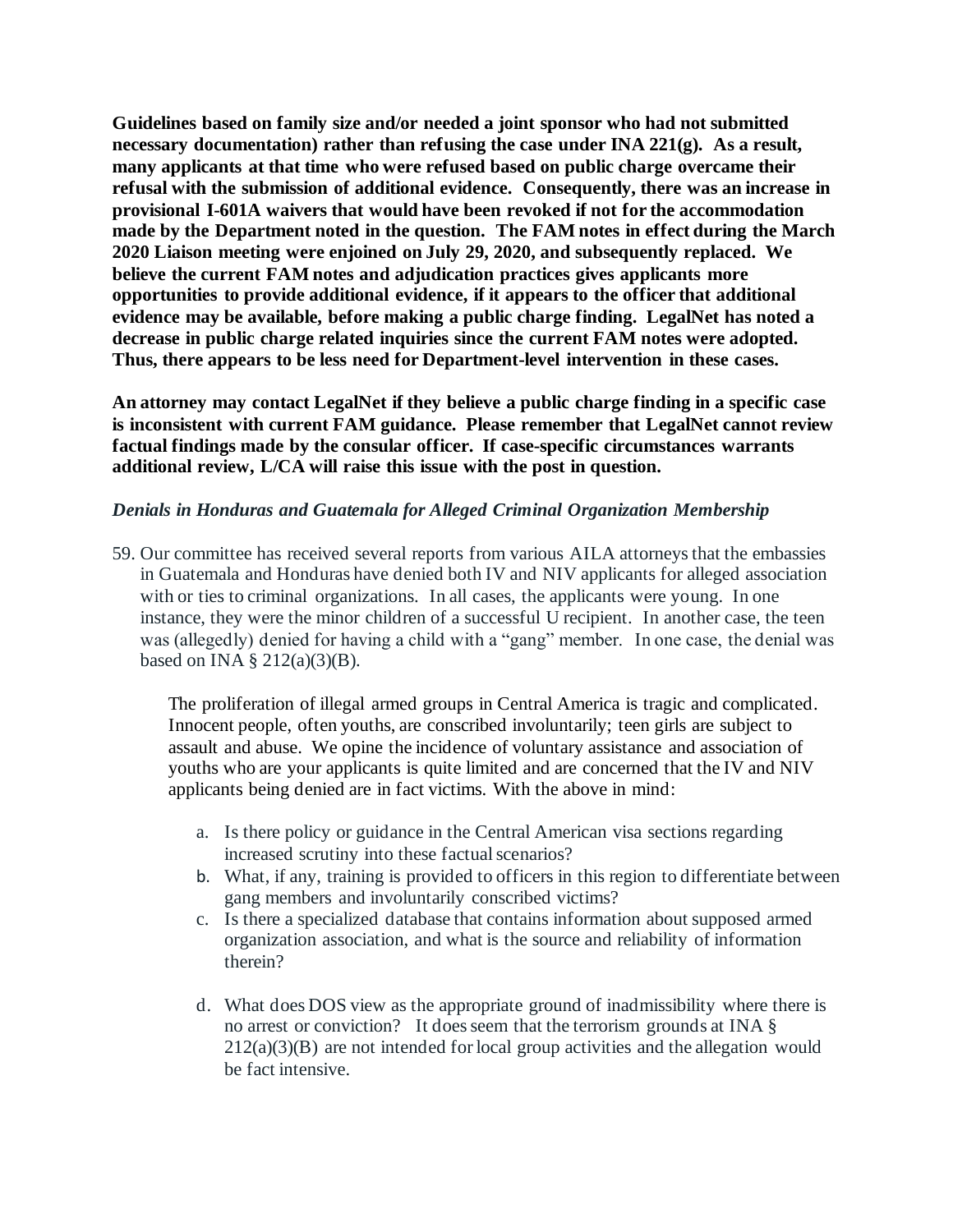- e. Considering consular non-reviewability, AILA asks that if persons are being denied based on an allegation of criminal affiliation, they be notified with meaningful information and given a follow up interview to respond, which may include legal argument.
- f. Considering the considerable stakes involved (victims being denied unification with family in the U.S.), we ask that a separate channel be set up to raise these issues with DOS at a higher level.

**When assessing an individual visa applicant, our consular staff are bound by U.S. immigration law and must adhere to the guidance in the Foreign Affairs Manual. All inadmissibility findings are based on the facts of each individual visa application. Casespecific inquiries raising issues of legal interpretation can be sent to the Department via LegalNet.**

**A visa applicant is found ineligible under INA 212(a)(3)(A)(ii) when a consular officer finds facts supporting a reason to believe the applicant is a member of a criminal organization identified at 9 FAM 302.5-4(B)(2). Except in limited cases, consular officers must request an advisory opinion and receive Department concurrence prior to finding an alien ineligible under INA 212(a)(3)(A)(ii).**

**Our adjudicators receive training on a regular basis. This training includes local conditions and trends in areas controlled by criminal organizations. Generally, whether the circumstances of an arrest or a criminal conviction would result in visa ineligibility is dependent upon the specific facts.** 

## *Administrative Processing*

60. In a liaison meeting at the outset of the pandemic, we discussed that there were fewer SAOs accumulating due to fewer visa interviews, but that any progress in reducing the SAO backlog was offset by the fact that agency employees required to clear SAOs were working from home and had less frequent access to those sensitive databases. What is the current state of the SAO backlog? Is the backlog decreasing, is it roughly the same, or is it increasing? In light of the administration's desire to increase transparency, would DOS be willing to report statistics on the number of pending SAOs, as well as those cleared within a given period?

**The SAO backlog remains substantial for similar reasons reported at the outset of the pandemic. Though we were able to process numerous longer-standing SAOs in the time when the inflow of SAOs was reduced, the inability to be fully staffed in-office did and continues to hinder our ability to put a significant dent in the SAO backlog. We will continue to strive to minimize the length of administrative processing and remain able to clear the vast majority of SAOs within a 30-day period. There are no plans to publish additional statistics on SAOs at this time.**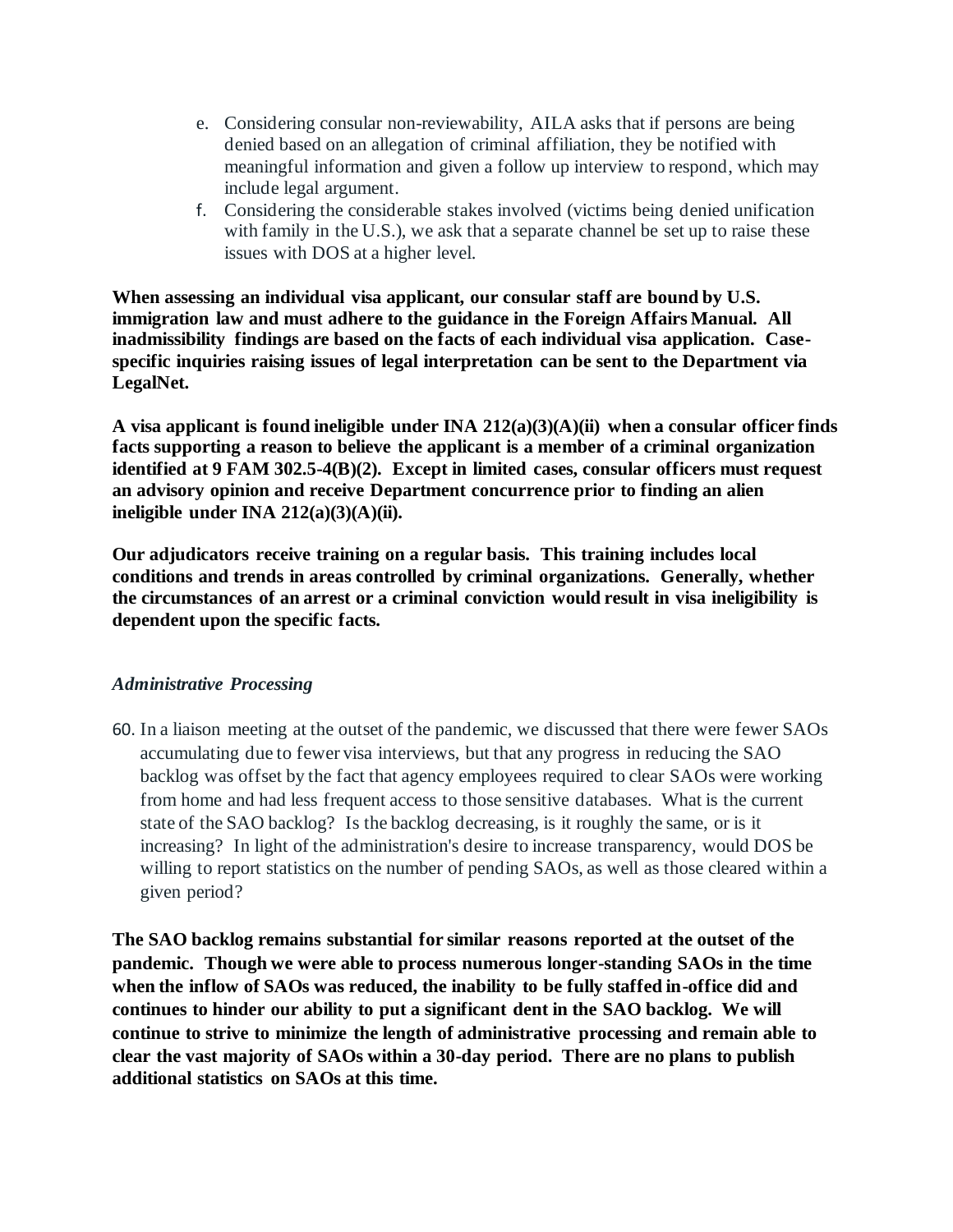## *Consular I-212 Filings*

61. USCIS's Form I-212 instructions state that I-212's filed by nonimmigrants located outside of the U.S. must be filed overseas and to contact the U.S. consulate nearest them for filing instructions. Please describe the process of how to file I-212's at U.S. Consulates overseas. In particular, please advise where the public can find instructions for how to file such requests with Embassy New Delhi.

**As reflected in paragraph (b)(1) of 9 FAM 302.11-2(B)(5) (U) Permission to Reapply or Consent to Reapply (CTR), a Form I-212 may not be required in certain situations; however, when it is required, to determine how best to file a I-212, an applicant or a legal representative should first determine whether there is a DHS office at the relevant embassy or consulate. If not, they should email the consular section asking how best to proceed. In the case of New Delhi, they should contact the USCIS New Delhi Field Office: https://www.uscis.gov/about-us/find-a-uscis-office/international-offices/indiauscis-new-delhi-field-office.** 

62. According to Visa Medicals-London, there was a change in procedural/technical guidance requiring that any IV applicant who was arrested at any time for an alcohol-related offence must undergo additional screening. Can you please provide us with a copy of that new guidance?

# **The relevant guidance can be found in the FAM at: https://fam.state.gov/fam/09fam/09fam030202.html. The guidance on alcohol-related offenses is 9 FAM 302.2-7(B)(3)(b) and (c):**

- **b. (U) Referring Applicants to the Panel Physician: To ensure proper evaluation, you must refer applicants (immigrant and nonimmigrant) to the panel physician when they have:**
- **(1) (U) A single alcohol related arrest or conviction within the last five years;**
- **(2) (U) Two or more alcohol related arrests or convictions with the last ten years; or**
- **(3) (U) If there is any other evidence to suggest an alcohol problem.**
- **c. (U) Medical Examination Required: Applicants, including NIV applicants, who are referred to a panel physician due to alcohol-related offenses must receive a full medical exam evaluation, less the vaccination requirements for nonimmigrant visa applicants. Chest X-rays and any other necessary testing must be conducted for the exam to be considered complete.**

#### *UK Cautions*

63. British police are estimated to give out over 200,000 cautions each year; they are issued at the scene for minor crimes. Cautions do not need to be disclosed under the UK Rehabilitation of Offenders Act. However, the DOS considers the Caution to include an admission of guilt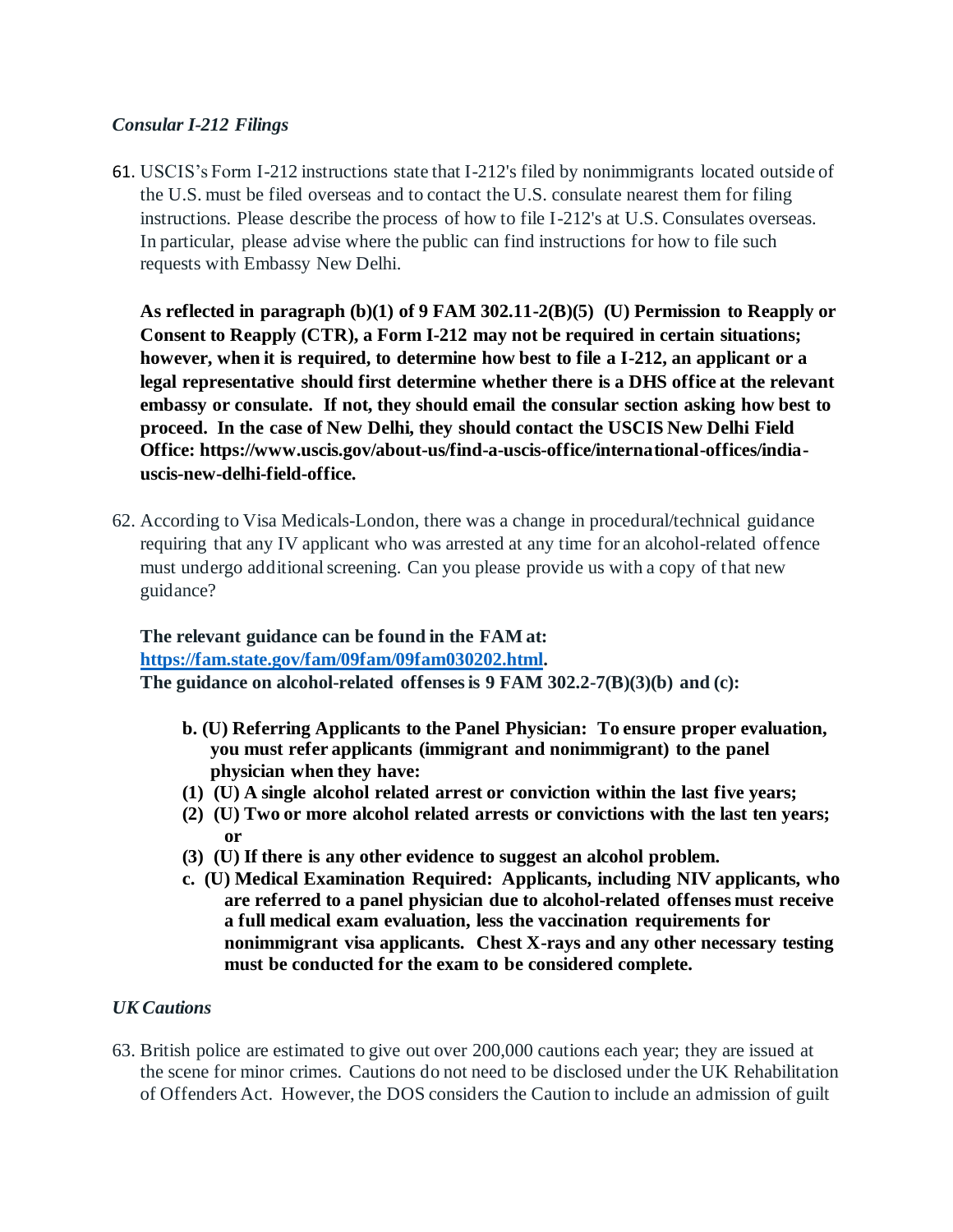if issued after July 10, 2008, possibly forming a criminal ground of inadmissibility. To qualify as an "admission to the essential elements" of a crime involving moral turpitude or a controlled substance violation, the elements of the underlying statute must be explained to the individual, and a knowing, explicit admission must be made. 9 FAM 302.3-2(B)(4); *Matter of K-*, 9 I&N Dec. 715 (BIA 1962). In the context of visa processing, the foreign statute (in this case, minor British crime) must be compared to a U.S. counterpart—in the situation of Cautions, the Washington D.C. Code. 9 FAM 302.3-2(B)(2); *Matter of Katsanis*, 14 I&N Dec. 266, 268 (BIA 1973). Hence many steps are involved in the analysis: identification of the underlying crime, determination that a complete reading and admission were obtained, and comparison to a comparable D.C. Code violation. Added to this analysis is the potential difficulties in applicants obtaining documents.

AILA understands that in July 2008 and later in 2014 there was a change in Visa Office policy based on changes to the language on a Caution. Today, DOS policy is that a Caution could be a 9 FAM 302.3-2(B)(4) admission; however, in practice, the FAM requires the following, which are not present in the Caution scenario:

(3) (U) An officer must give the applicant a full explanation of the purpose of the questioning. The applicant must then be placed under oath and the proceedings must be recorded verbatim.

(4) (U) The applicant must then admit all the factual elements which constituted the crime. See Matter of P--, 1 I. & N. Dec. 33 (BIA 1941).

(5) (U) The applicant's admission of the crime must be explicit, unequivocal, and unqualified. See *Howes v. Tozer*, 3 F.2d 849 (1st Cir. 1925).

In the Caution scenario, there is no evidence of a verbatim recording of the admission, nor of a recitation of all the factual elements of the crime involving moral turpitude, and, as a result, the "admission" is not explicit as to those elements.

AILA respectfully requests that the DOS reconsider their policy regarding Cautions as triggering an admission to the essential elements of crime. Reconsideration of this policy, which affects many visa applicants, is merited as a matter of substantive legal analysis, as well as based on the philosophy behind the Caution as a "warning" for minor crimes, not intended to have punitive consequences.

**The Department acknowledges AILA's request to reconsider Department policy and will give consideration to modifying our FAM guidance in light of points raised in the inquiry. However, the Department maintains that a caution issued after July 2008 constitutes a legally-valid admission under 9 FAM 302.3-2(B)(4).** 

**On July 10, 2008, the change to the process by which police in the UK administered cautions was publicly announced. The most significant change was that the offender must have agreed to having committed each of the essential elements of the underlying offense. Additionally, the caution form itself changed to specifically include language stating that accepting the caution could potentially prevent international travel and/or immigration. The post-2008 requirements for the caution process are laid out in the UK's Criminal**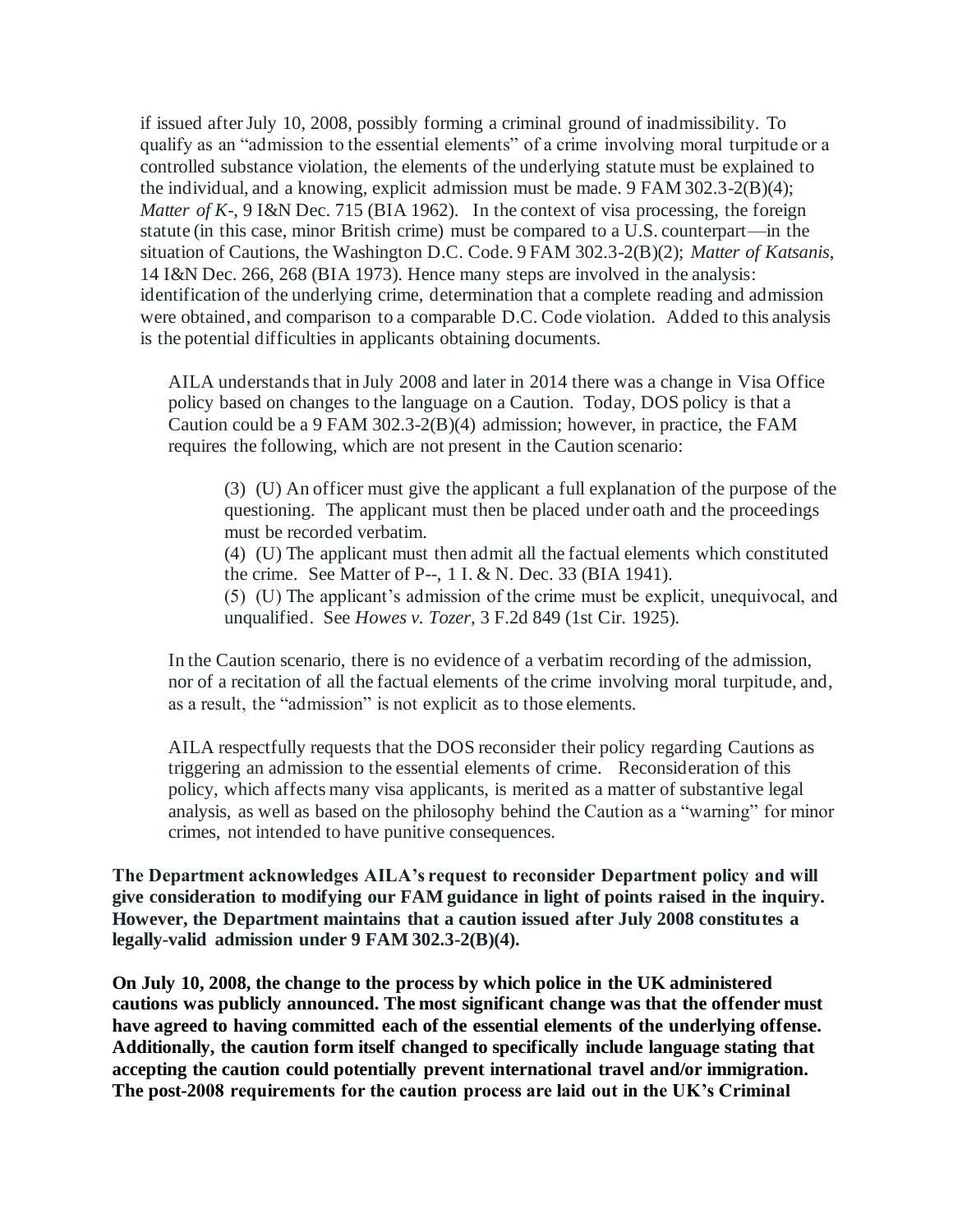**Justice Act 2003 (as amended by the Commissioners for Revenue and Customs Act 2005, the Police and Justice Act 2006 and the Criminal Justice and Immigration Act 2008) and the accompanying "Revised Code of Practice for Conditional Cautions." These requirements are consistent with requirements under U.S. law that an alien must be given an adequate definition of the crime, including the essential elements of the offense, in terms that he or she understands as summarized in 9 FAM 302.3-2(B)(4)(a)(2) and (4).**

**Furthermore, the 2008 revisions required that "the full implications [of the caution] must be explained and provided in writing to the offender." For a conditional caution, the offender must sign a document which contains "the details of the offense, an admission by him that he committed the offense, his consent to being given a conditional caution, and the conditions attached to the caution." These requirements mean that, consistent with the UK code, a defendant receiving a caution after the year 2008 was given a full explanation of the purpose of the questioning, and that the proceedings were documented, which mirrors the requirements set forth in 9 FAM 302.3-2(B)(4)(a) (3).**

**Additionally, the 2008 revisions mandated that "under no circumstances should suspects be pressed, or induced in any way to admit offences in order to receive a simple caution as an alternative to being charged." The revisions also required that the person receiving the caution must have had access to legal counsel if he or she requested it, the person cannot have been mentally unstable or impaired by drugs or alcohol at the time of the caution proceedings, and the communications must have been in the person's native language. These requirements are consistent with the U.S. requirements that admissions be voluntary as required under BIA precedent and summarized in 9 FAM 302.3-2(B)(4)(a)(5).**

**The only requirement for admissions at 9 FAM 302.3-2(B)(4)(a) that is not required for a UK caution is that the individual be placed under oath at the start of the proceedings and a verbatim transcript of the proceedings must be kept. The lack of an oath requirement under UK law does not mean that a caution cannot constitute an admission for the purpose of applying section 212(a)(2)(A). The requirement that "[t]he applicant must be placed under oath and the proceedings recorded verbatim" was a policy determination and applied when consular officers obtain the admission; however it is not required by any administrative or judicial decisions, and nor does DHS include this in their policy guidance to Customs and Border Protection. (See AILA Doc. No. 14041600, April 9, 2014.)** 

#### **Foreign Affairs Manual (FAM) Revisions**

Procedures for drafting, clearing, formatting, and issuing FAM material are given in 2 FAH-1, Foreign Affairs Manual Standards. The public's interactive link to view 2 FAH-1 has been extremely helpful and informative in the past, but has been inaccessible to the public for an extended period. Will the Department be restoring this link, or has there been a formal decision to make 2 FAH-1 unavailable to the public?

#### **As of June 18, 2019, the previous version of 2 FAH-1 H-110 (CT;FPH-6; 04-13-2011) is unassigned. Further questions about 2 FAH should be addressed to**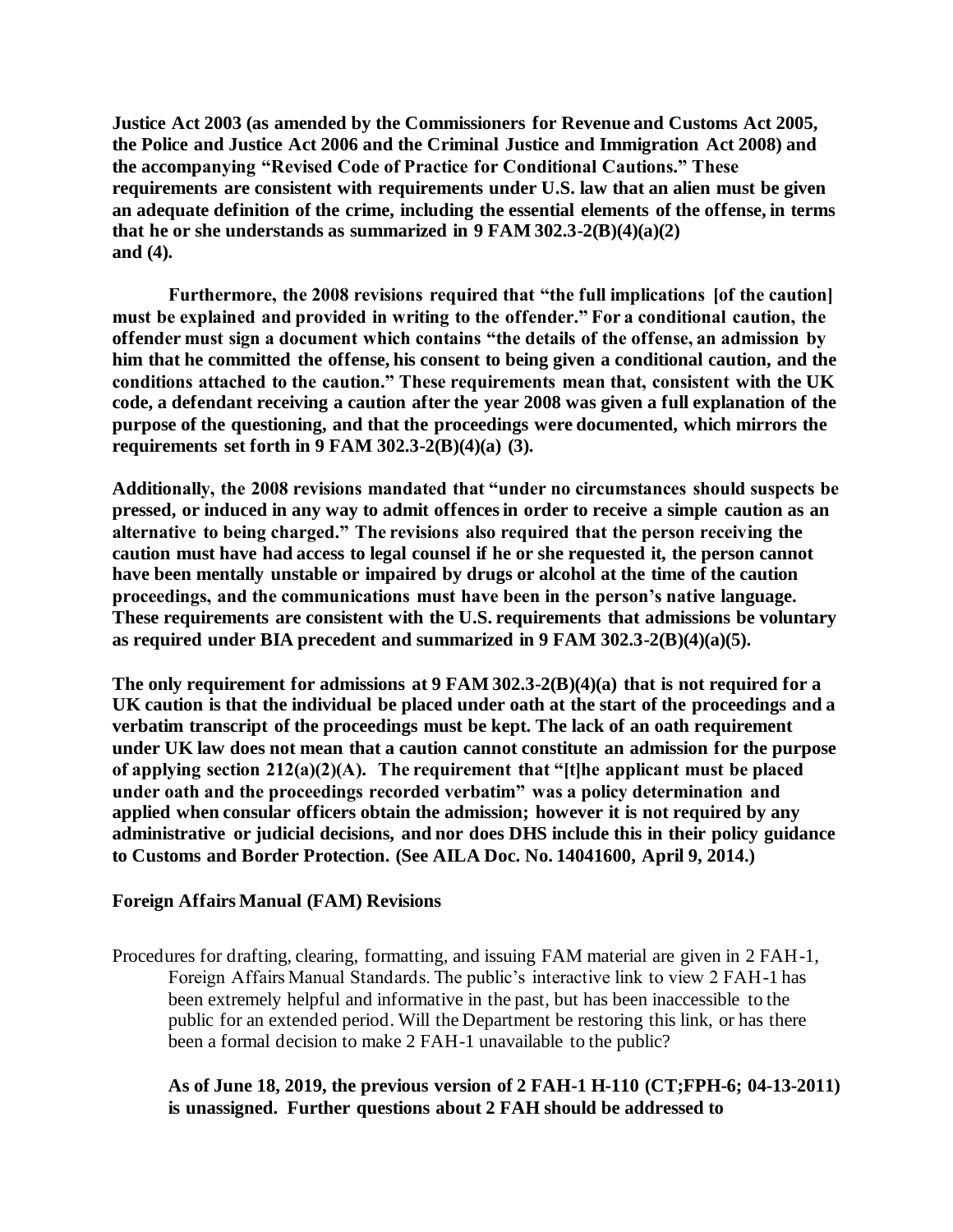#### **PublicFamFahSearch@state.gov.**

- 64. The public has precious few opportunities to learn of policy and procedural changes to 9 FAM. For example, the 81 listings on the 9 FAM Change Transmittal Listings available on the date of this writing, contained 56 technical/plain language correction listings, and 13 "Unavailable" listings. In other words, 85% (69 of 81) listings were technical, grammatical or classified. In the past, the DOS would notify the public of a new policy, or a change in policy, affecting an urgent or compelling situation by publishing a cable (ALDAC) on its website, prior to being codified in the FAM. This practice was very helpful so the public understood changes that may impact their cases.
	- a. Is the DOS planning any revisions to the Foreign Affairs Manual in the near future given the change of administration and fast-moving policy changes?

**The Department amends the FAM when warranted by changes in policy or to clarify existing guidance. FAM amendment procedures have not changed. ALDACs related to 9 FAM changes are sent only for substantive changes the Department determines warrant publication. Technical or grammatical changes to 9 FAM changes are not announced by ALDAC.**

b. If there are scheduled revisions, how will these changes be communicated to the public?

**FAM revisions are not published on any set schedule. ALDACs will continue to be send as warranted.**

#### **Renunciations**

65. Are any posts processing citizenship renunciation requests? When will renunciation adjudications resume?

**Yes, some posts are processing requests for CLNs, but others are not. Resumption of services at a U.S. embassy or consulate depends on a wide variety of factors, including local conditions and the need to protect the health and safety of post staff and visitors during the pandemic.**

#### **Consular Reports of Birth Abroad**

66. Form DS-2029 has not yet been revised to reflect the Department's updated interpretation and application of INA Section 301, as announced in May 2021. Under this updated policy, there is no longer a requirement that a child's genetic parents be married to one another for a child to be considered born in wedlock. A child is now considered to be born in wedlock when the child's legal parents are married to one another at the time of birth and at least one of the legal parents has a genetic or gestational relationship to the child.